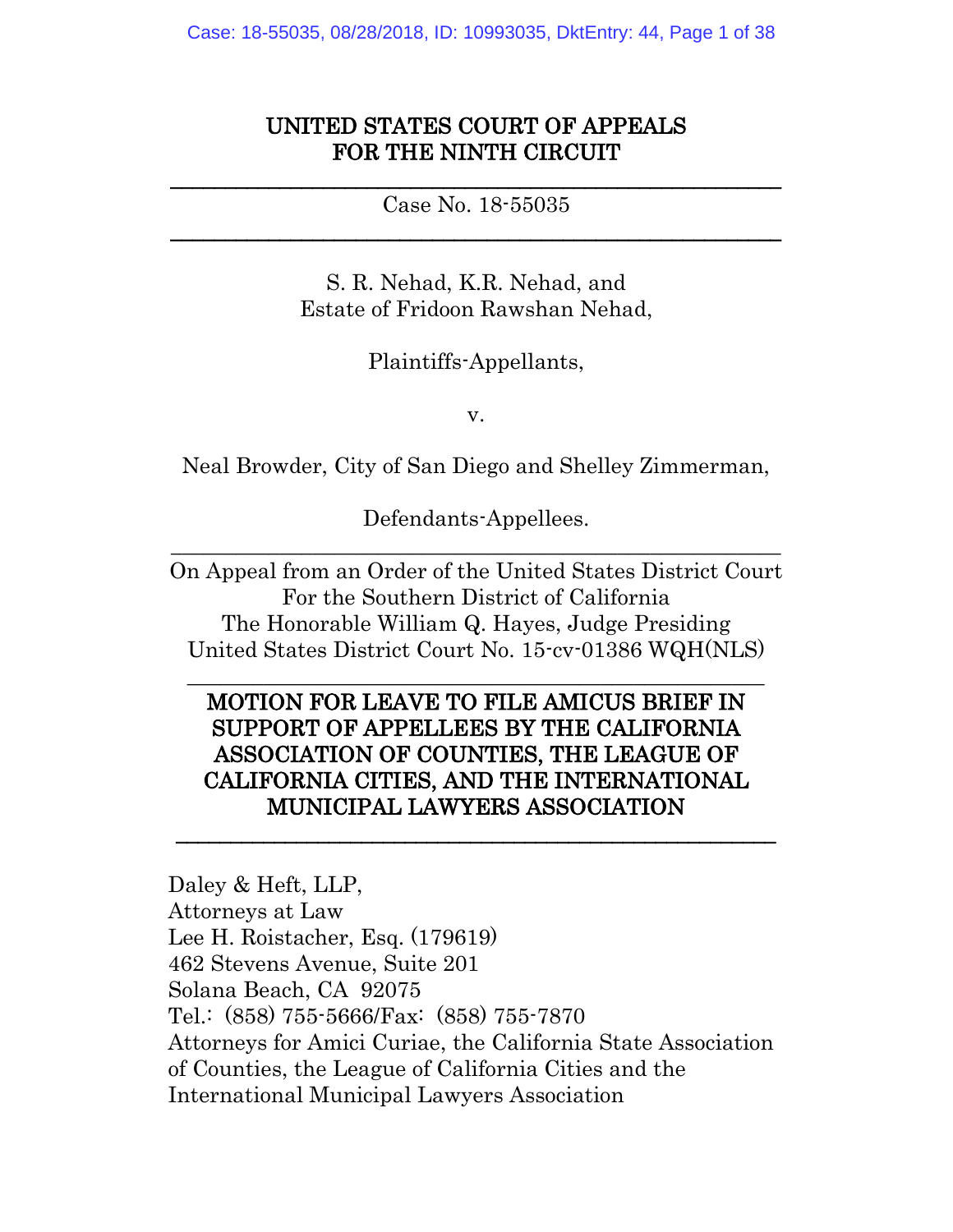Under Federal Rule of Appellate Procedure 29, the California Association of Counties (CSAC), the League of California Cities (League) and the International Municipal Lawyers Association (IMLA) respectfully move this Court for leave to file an amicus brief in support of appellees. The proposed brief is submitted with this motion and attached as Exhibit 1. Before filing this motion, CSAC, League and IMLA sought permission from the parties to file an amicus brief but appellants would not consent.

CSAC's membership consists of the 58 California Counties. CSAC sponsors a Litigation Coordination Program, administered by the County Counsel's Association of California and overseen by the Association's Litigation Overview Committee. The Litigation Overview Committee monitors litigation of concern to counties statewide, and has identified this case as one of interest to its members.

The League is an association of 475 California cities dedicated to protecting and restoring local control to provide for the public health, safety, and welfare of their residents,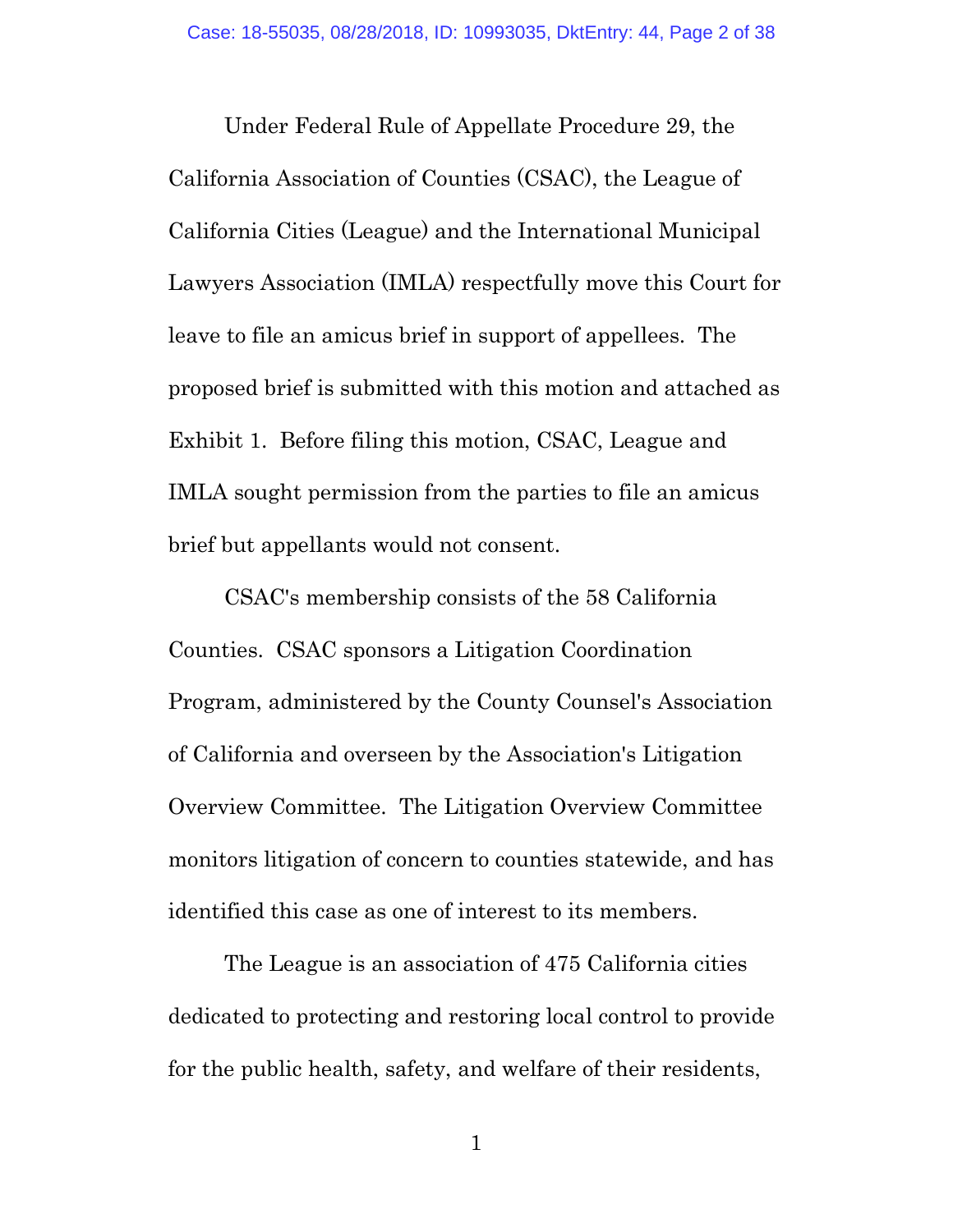and to enhance the quality of life for all Californians. The League is advised by its Legal Advocacy Committee, comprised of 24 city attorneys from all regions of the State. The Committee monitors litigation of concern to municipalities, and identifies those cases that have statewide or nationwide significance. The Committee has identified this case as having such significance.

IMLA is a non-profit organization dedicated to advancing the responsible development of municipal law through education and advocacy by providing the collective viewpoint of local governments around the country on legal issues before the United States Supreme Court, the United States Courts of Appeals, and in state supreme and appellate courts. Established in 1935, IMLA serves as an international clearinghouse of legal information and cooperation on municipal legal matters for its more than 2,500 members across the United States and Canada. IMLA has identified this case as one of interest to its members.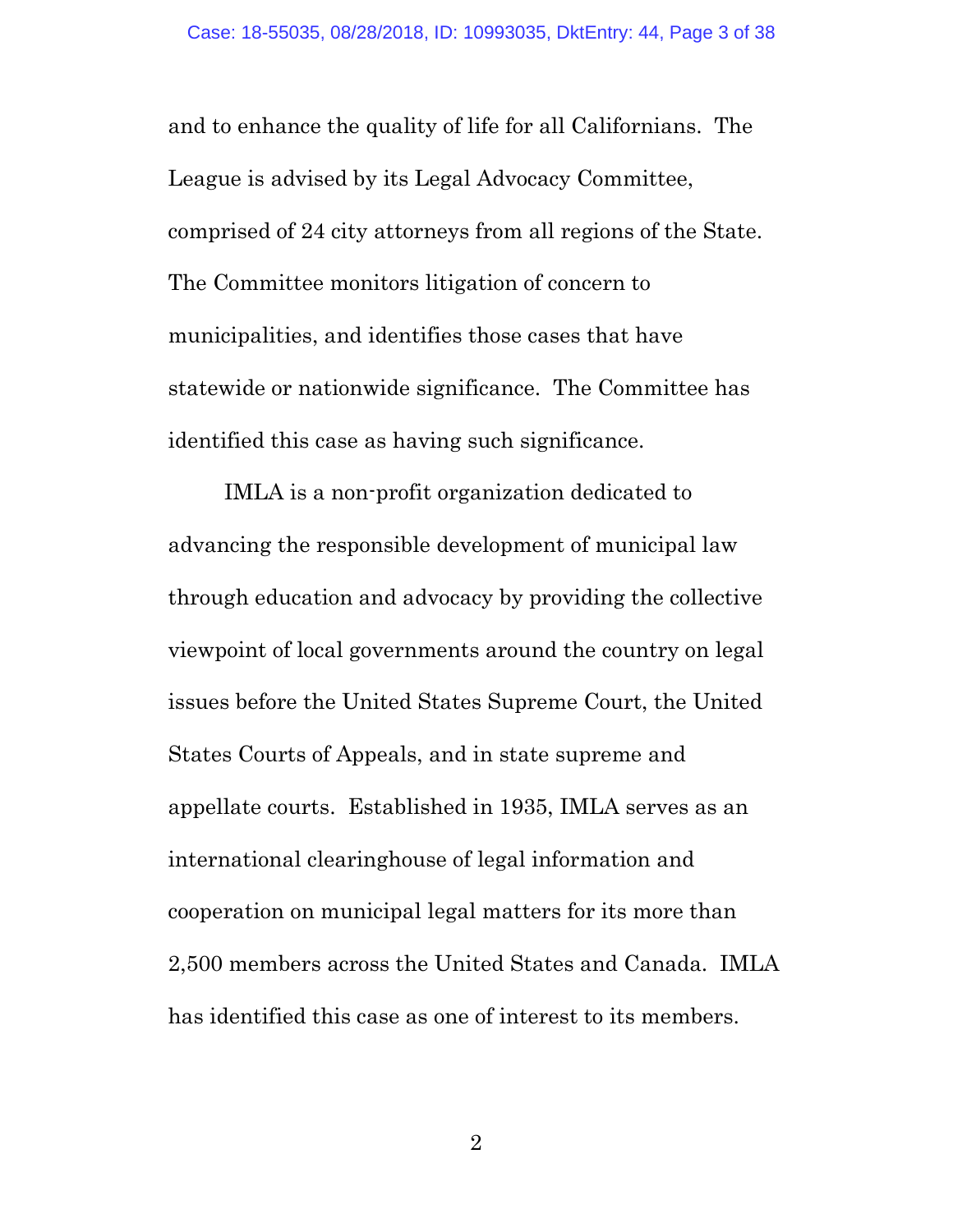CSAC, League, IMLA and their counsel are familiar with the issues presented by this case, as well as the broader impact that the decision from this Court could have for future cases. CSAC, League and IMLA are interested in this case because the issues presented are of significant importance. In particular, the issues involve application of the Fourth Amendment reasonableness test and qualified immunity to a situation where an officer uses deadly force under the mistaken believe that a suspect is holding and refusing to drop a weapon. How the case is resolved by this Court could have a profound impact on local governments and law enforcement officers throughout the Ninth Circuit and the country. The issues presented go directly to the prevalent issue of public safety and the safety of law enforcement, particularly as related to an officer's reasonable assessment of a threat to the public or to him or herself and that officer's ability to utilize deadly force in such a situation.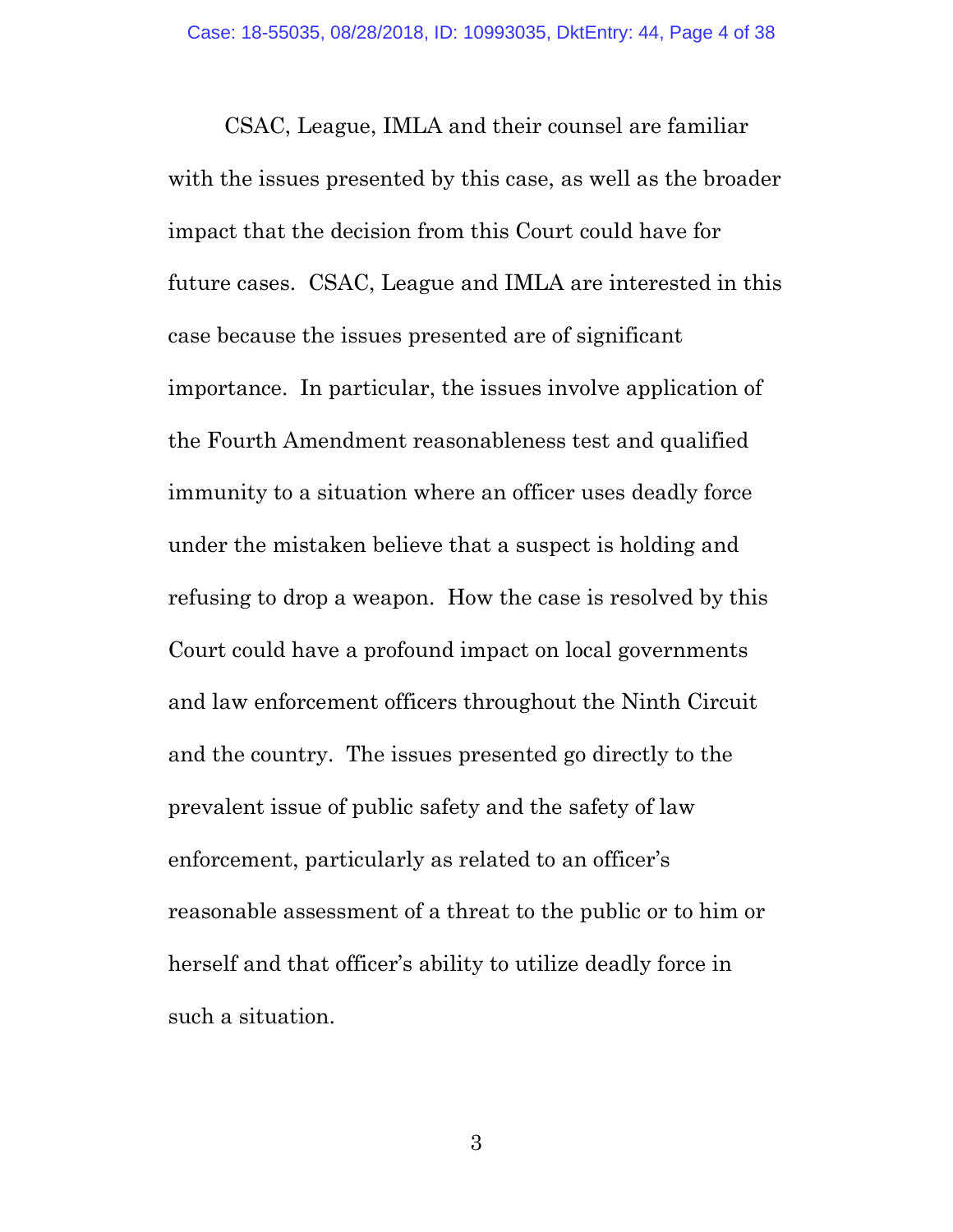CSAC, League and IMLA have endeavored not to

repeat arguments made by appellees and believe their brief will assist this Court as their brief considers the issues presented in the case from a broad policy based perspective.

Dated: August 28, 2018 Daley & Heft, LLP

By:

# /s/ Lee H. Roistacher

Lee H. Roistacher Attorneys for Amici Curiae, the California State Association of Counties, the League of California Cities and the International Municipal Lawyers Association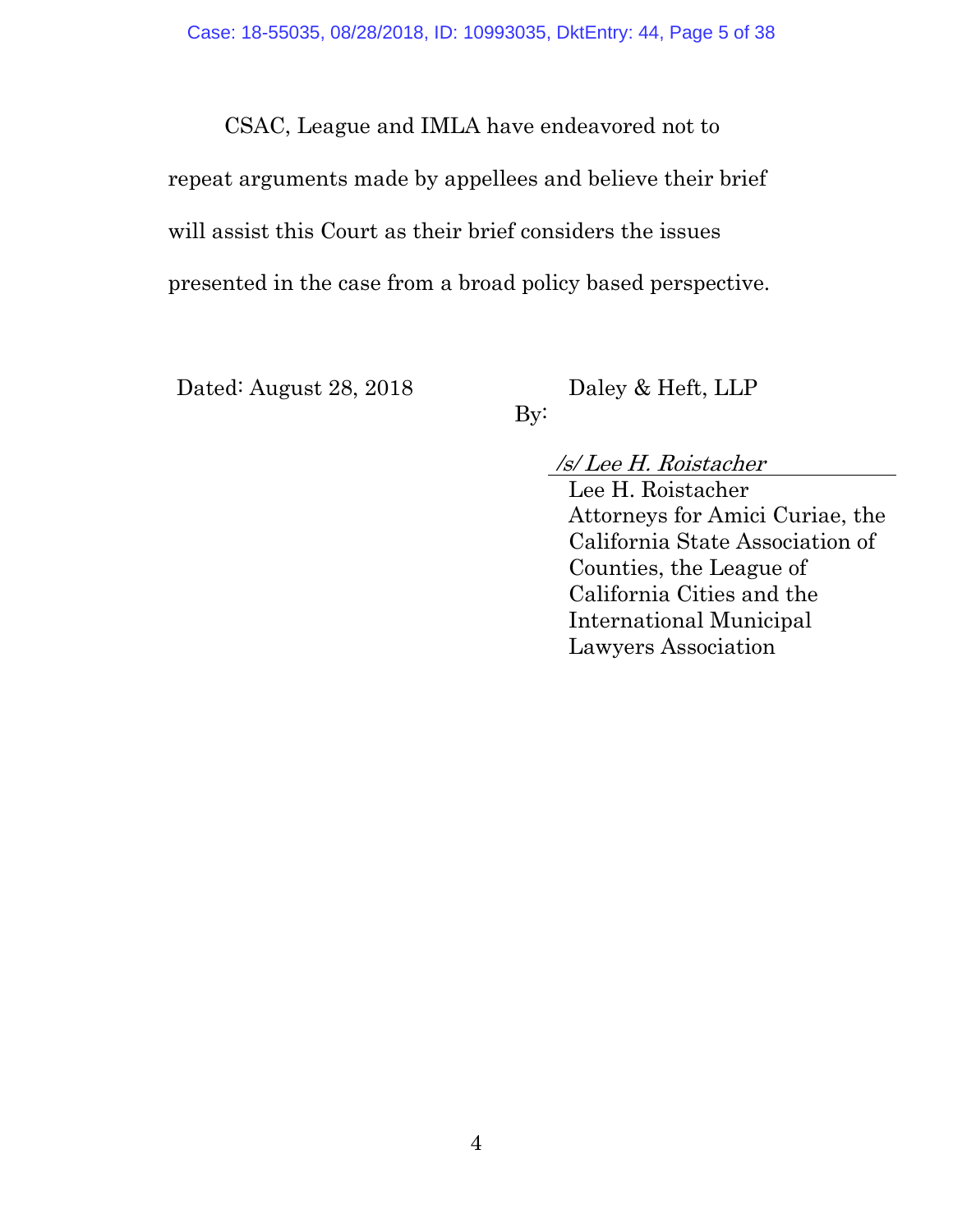# CERTIFICATE OF COMPLIANCE

Pursuant to Federal Rule of Appellate Procedure  $32(a)(7)(B)$  and Circuit Rule  $29-2(c)(2)$ , I certify that the Motion for Leave to File Brief Amicus Brief by the California Association of Counties, the League of California Cities, and the International Municipal Lawyers Association is proportionately spaced, has a typeface of 14 points or more and contains 510 words.

Dated: August 28, 2018 Daley & Heft, LLP

By:

/s/ Lee H. Roistacher

Lee H. Roistacher Attorneys for Amici Curiae, the California State Association of Counties, the League of California Cities and the International Municipal Lawyers Association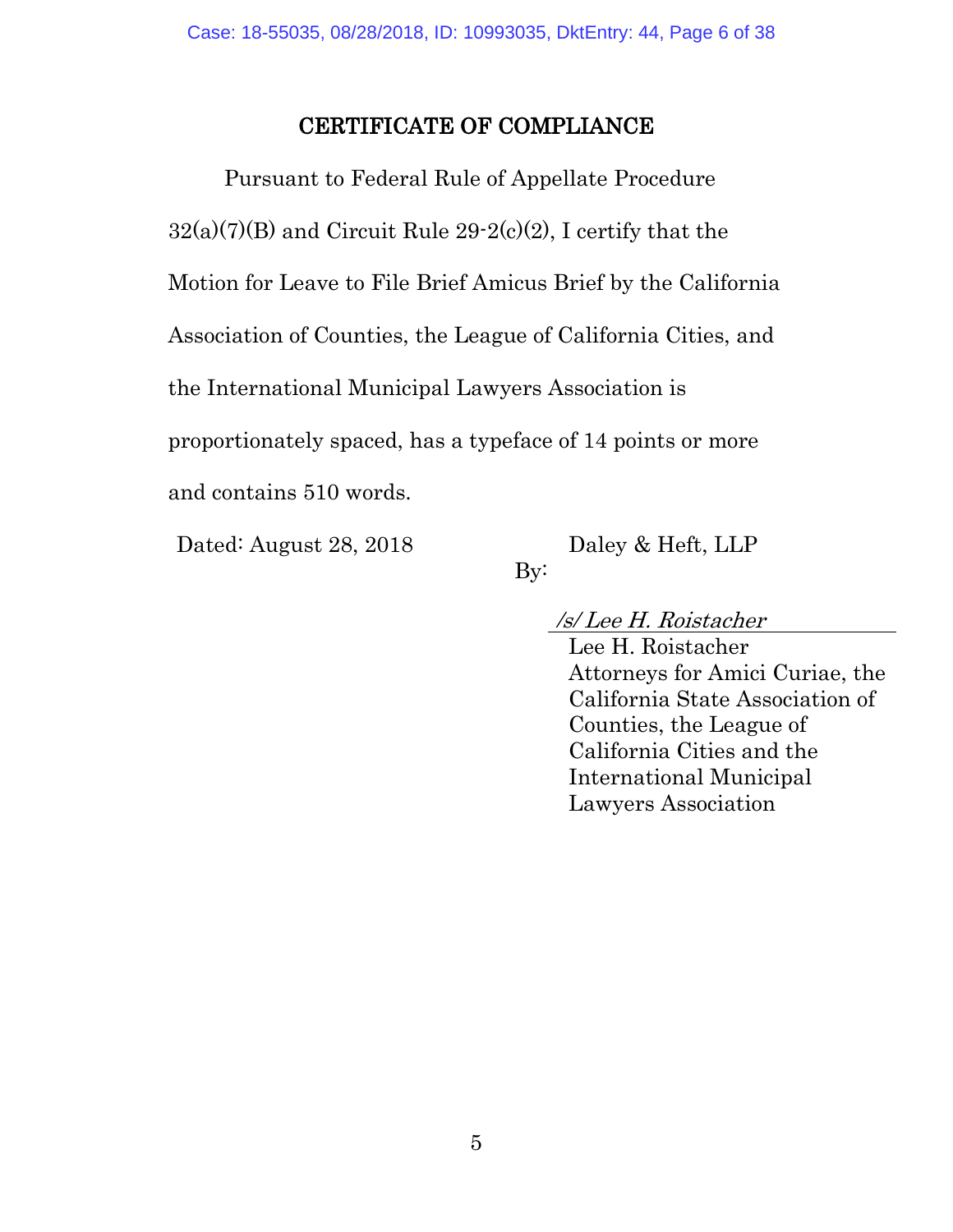Case: 18-55035, 08/28/2018, ID: 10993035, DktEntry: 44, Page 7 of 38

# **EXHIBIT 1**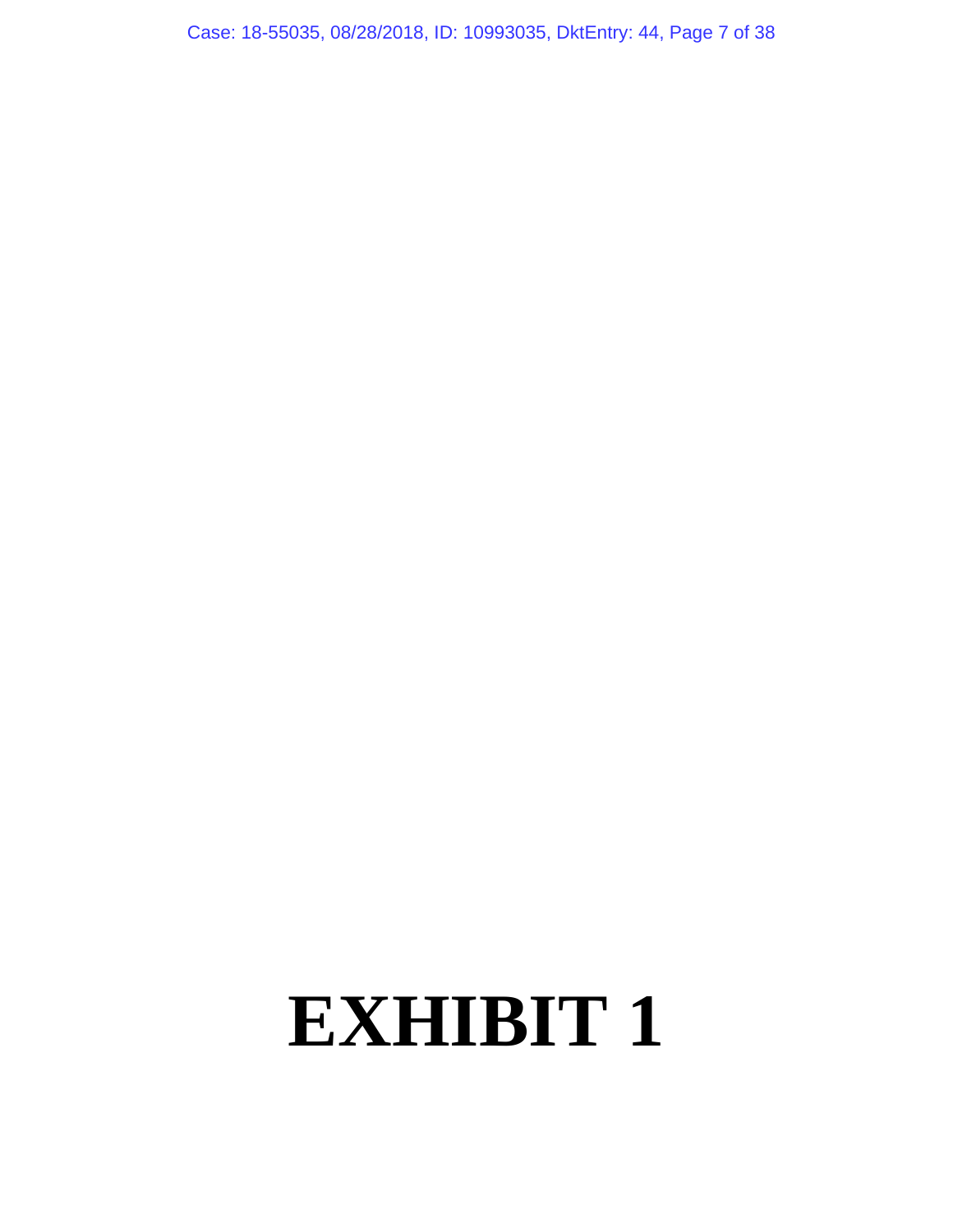# UNITED STATES COURT OF APPEALS FOR THE NINTH CIRCUIT

 $\mathcal{L}_\text{max} = \mathcal{L}_\text{max} = \mathcal{L}_\text{max} = \mathcal{L}_\text{max} = \mathcal{L}_\text{max} = \mathcal{L}_\text{max} = \mathcal{L}_\text{max} = \mathcal{L}_\text{max} = \mathcal{L}_\text{max} = \mathcal{L}_\text{max} = \mathcal{L}_\text{max} = \mathcal{L}_\text{max} = \mathcal{L}_\text{max} = \mathcal{L}_\text{max} = \mathcal{L}_\text{max} = \mathcal{L}_\text{max} = \mathcal{L}_\text{max} = \mathcal{L}_\text{max} = \mathcal{$ Case No. 18-55035 \_\_\_\_\_\_\_\_\_\_\_\_\_\_\_\_\_\_\_\_\_\_\_\_\_\_\_\_\_\_\_\_\_\_\_\_\_\_\_\_\_\_\_\_\_\_\_\_\_\_\_\_\_\_\_\_

> S. R. Nehad, K.R. Nehad, and Estate of Fridoon Rawshan Nehad,

> > Plaintiffs-Appellants,

v.

Neal Browder, City of San Diego and Shelley Zimmerman,

Defendants-Appellees.  $\_$  , and the contribution of the contribution of  $\mathcal{L}_\mathcal{A}$  , and the contribution of  $\mathcal{L}_\mathcal{A}$ 

On Appeal from an Order of the United States District Court For the Southern District of California The Honorable William Q. Hayes, Judge Presiding United States District Court No. 15-cv-01386 WQH(NLS)

 $\frac{1}{2}$  ,  $\frac{1}{2}$  ,  $\frac{1}{2}$  ,  $\frac{1}{2}$  ,  $\frac{1}{2}$  ,  $\frac{1}{2}$  ,  $\frac{1}{2}$  ,  $\frac{1}{2}$  ,  $\frac{1}{2}$  ,  $\frac{1}{2}$  ,  $\frac{1}{2}$  ,  $\frac{1}{2}$  ,  $\frac{1}{2}$  ,  $\frac{1}{2}$  ,  $\frac{1}{2}$  ,  $\frac{1}{2}$  ,  $\frac{1}{2}$  ,  $\frac{1}{2}$  ,  $\frac{1$ 

# BRIEF BY AMICI CURIAE THE CALIFORNIA STATE ASSOCIATION OF COUNTIES, THE LEAGUE OF CALIFORNIA CITIES AND THE INTERNATIONAL MUNICIPAL LAWYERS ASSOCIATION IN SUPPORT OF APPELLEES

 $\overline{\phantom{a}}$  , and the contract of the contract of the contract of the contract of the contract of the contract of the contract of the contract of the contract of the contract of the contract of the contract of the contrac

Daley & Heft, LLP, Attorneys at Law Lee H. Roistacher, Esq. (179619) 462 Stevens Avenue, Suite 201 Solana Beach, CA 92075 Tel.: (858) 755-5666/Fax: (858) 755-7870 Attorneys for Amici Curiae, the California State Association of Counties, the League of California Cities and the International Municipal Lawyers Association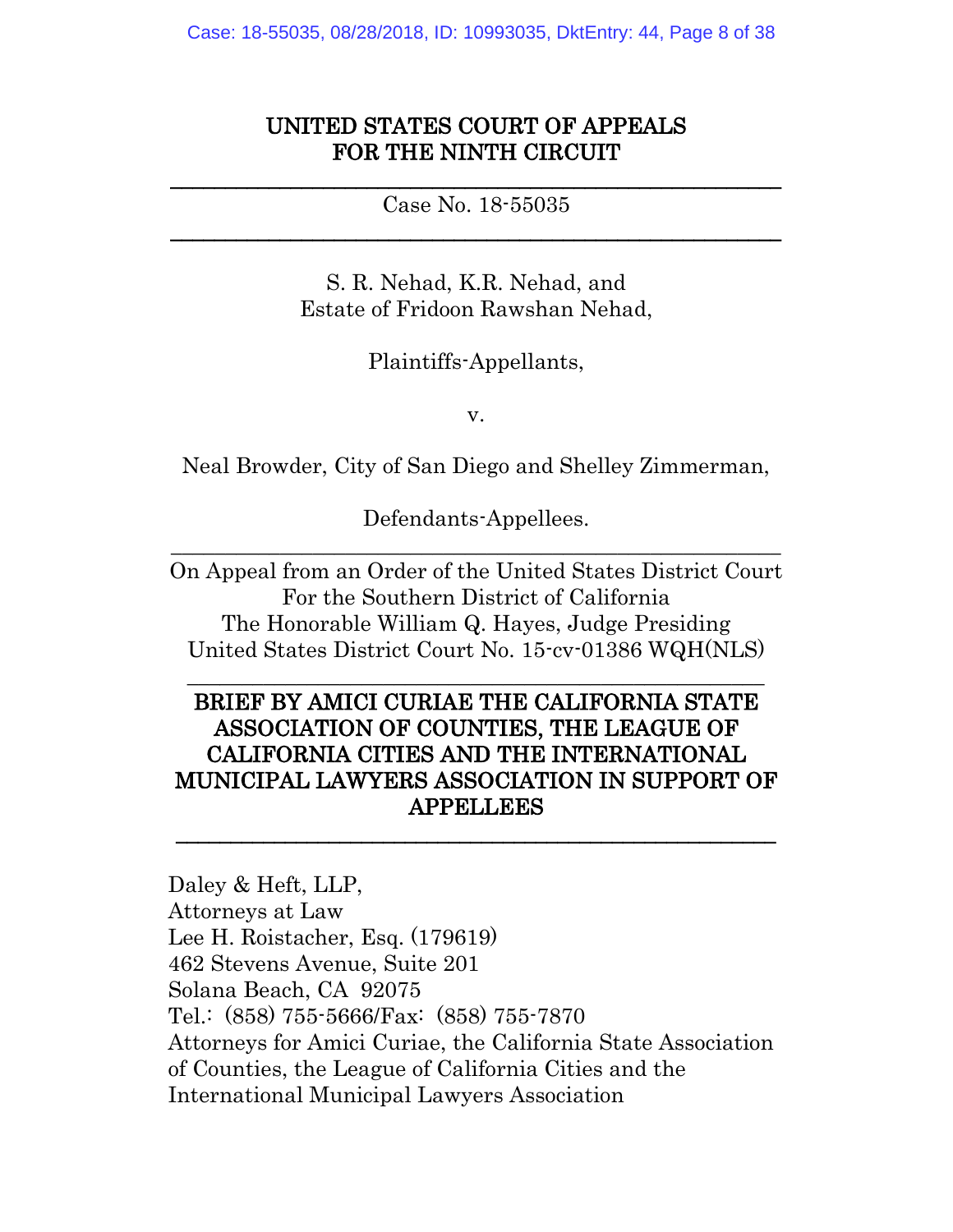# TABLE OF CONTENTS

| CORPORATE DISCLOSURE STATEMENT1                                                                                                                                                                                                                                                                                                                                                                     |
|-----------------------------------------------------------------------------------------------------------------------------------------------------------------------------------------------------------------------------------------------------------------------------------------------------------------------------------------------------------------------------------------------------|
| <b>IDENTITY STATEMENT AND INTEREST OF AMICI1</b>                                                                                                                                                                                                                                                                                                                                                    |
| STATEMENT OF AUTHORSHIP AND FINANCIAL                                                                                                                                                                                                                                                                                                                                                               |
|                                                                                                                                                                                                                                                                                                                                                                                                     |
|                                                                                                                                                                                                                                                                                                                                                                                                     |
| Given The Supreme Court's Admonition<br>A.<br>That <i>Graham</i> Constitutes The Exclusive<br>Framework For Evaluating Use Of Force Under<br>The Fourth Amendment, Faithful Adherence To<br>The <i>Graham</i> Factors Is Critically Important In<br>Situations Where An Officer Uses Deadly Force<br>Under The Mistaken But Reasonable Belief That<br>The Suspect Is Holding And Refusing To Drop A |
| <b>B.</b><br>Applying Qualified Immunity To Cases Where An<br>Officer Uses Deadly Force Under The Mistaken But<br>Reasonable Belief That A Suspect Is Holding A<br>Weapon Recognizes The Appropriate Balance<br>Between Holding Government Officials<br><b>Accountable For Irresponsibly Exercising Power</b><br>And Protecting Them For Liability For Reasonable                                   |
|                                                                                                                                                                                                                                                                                                                                                                                                     |
|                                                                                                                                                                                                                                                                                                                                                                                                     |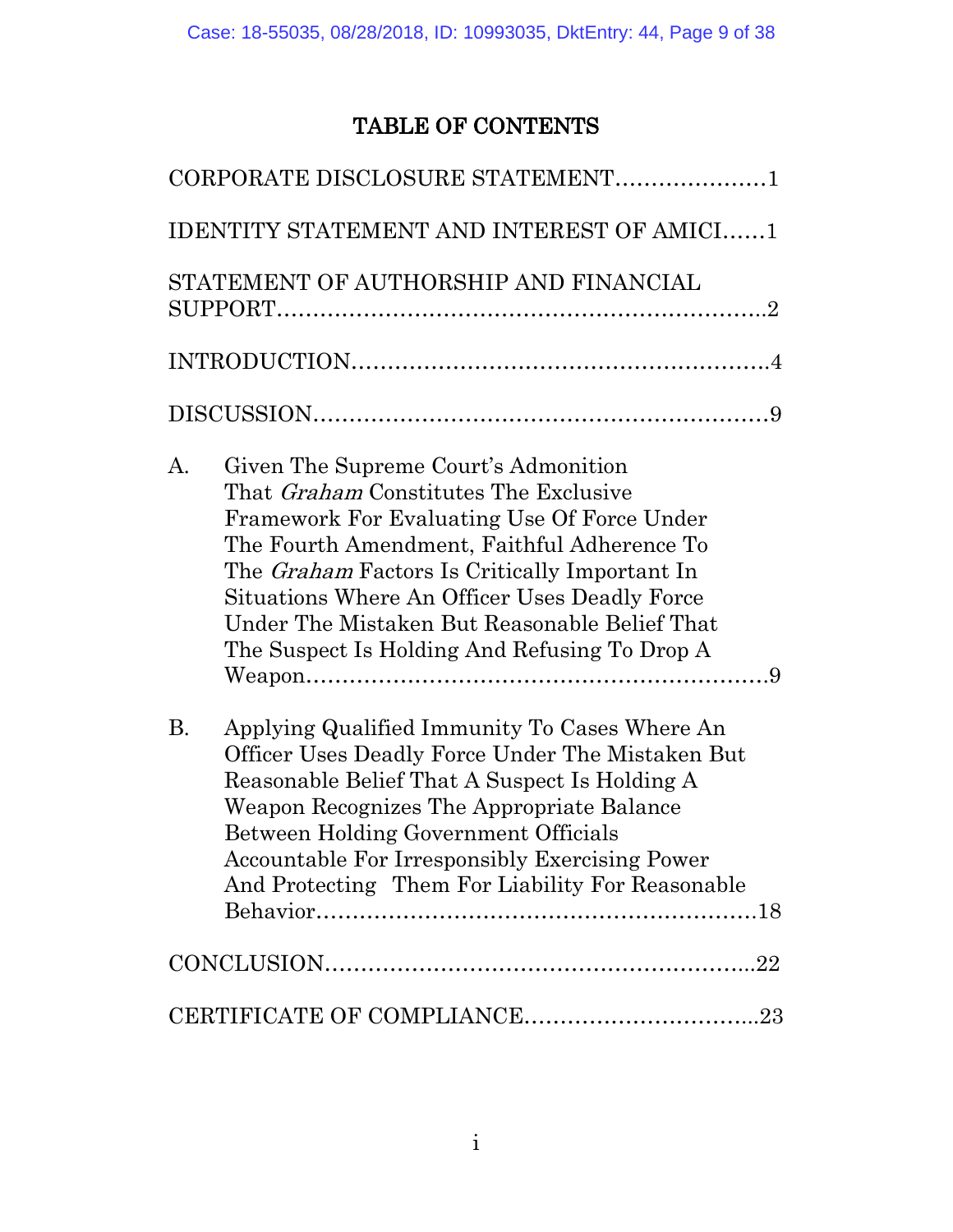# TABLE OF AUTHORITIES

# Cases

| Anderson v. Russell                               |
|---------------------------------------------------|
|                                                   |
| Billington v. Smith                               |
|                                                   |
| Brousseau v. Haugen                               |
|                                                   |
| Bryan v. MacPherson                               |
|                                                   |
| City & County of San Francisco, Calif. v. Sheehan |
|                                                   |
| County of Los Angeles v. Mendez                   |
|                                                   |
| Deorle v. Rutherford                              |
|                                                   |
| <i>Easley v. City of Riverside</i>                |
|                                                   |
| <i>Estate of Larsen v. Murr</i>                   |
|                                                   |
| Fisher v. City of San Jose                        |
|                                                   |
| George v. Morris                                  |
|                                                   |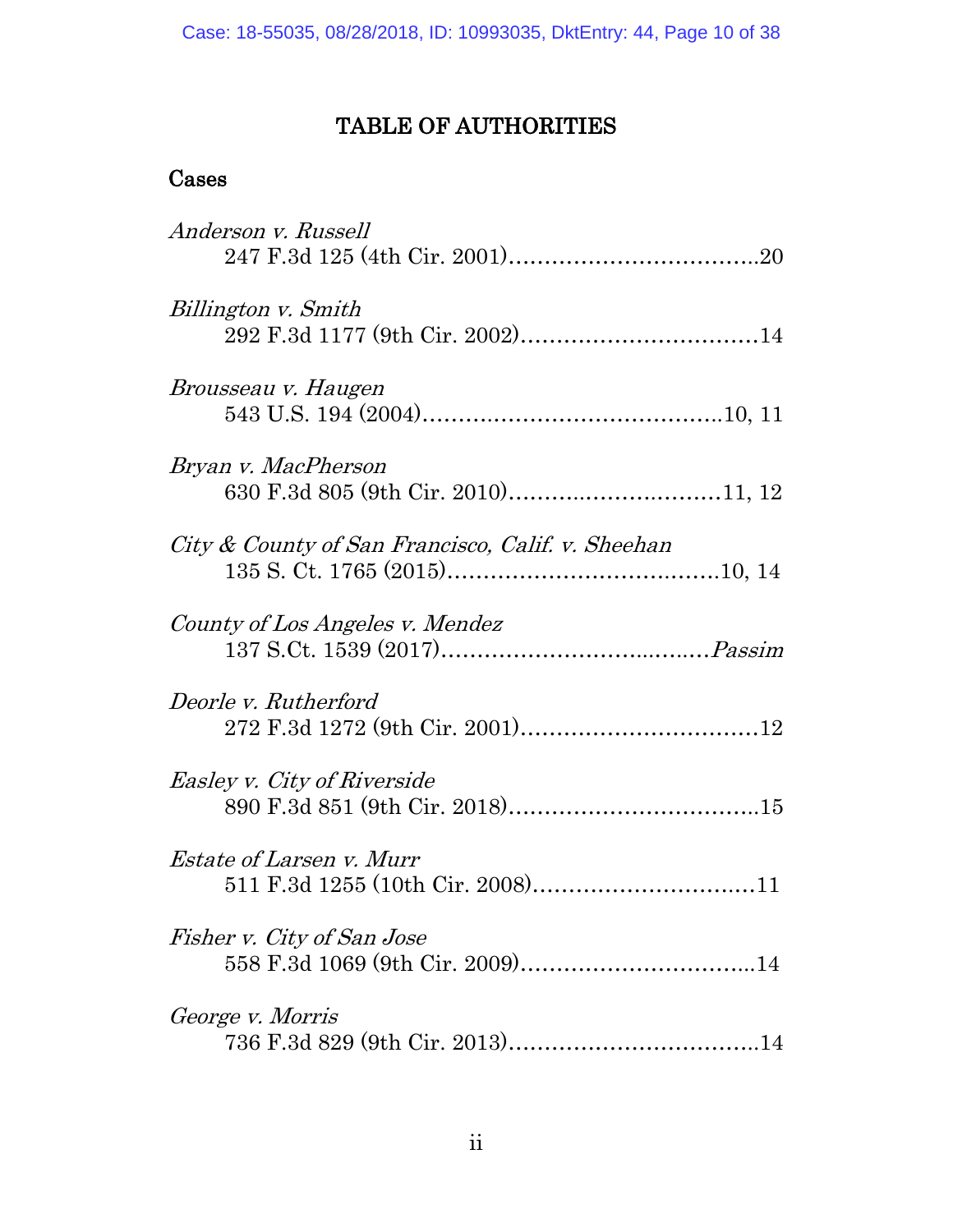| <i>Gonzalez v. City of Anaheim</i>                                 |
|--------------------------------------------------------------------|
| Graham v. Connor                                                   |
| Hammett v. Paulding County<br>875 F.3d 1036 (11th Cir. 2017)16, 17 |
| Heien v. North Carolina                                            |
| Horton v. Pobjecky                                                 |
| Hung Lam v. City of San Jose                                       |
| Hunter v. Bryant                                                   |
| Knox v. City of Fresno<br>708 F. Appx. 321 (9th Cir. 2018)15       |
| Lamont v. New Jersey                                               |
| Mattos v. Agarano                                                  |
| Messerschmidt v. Millender                                         |
| Miller v. Gammie                                                   |
| Pearson v. Callahan                                                |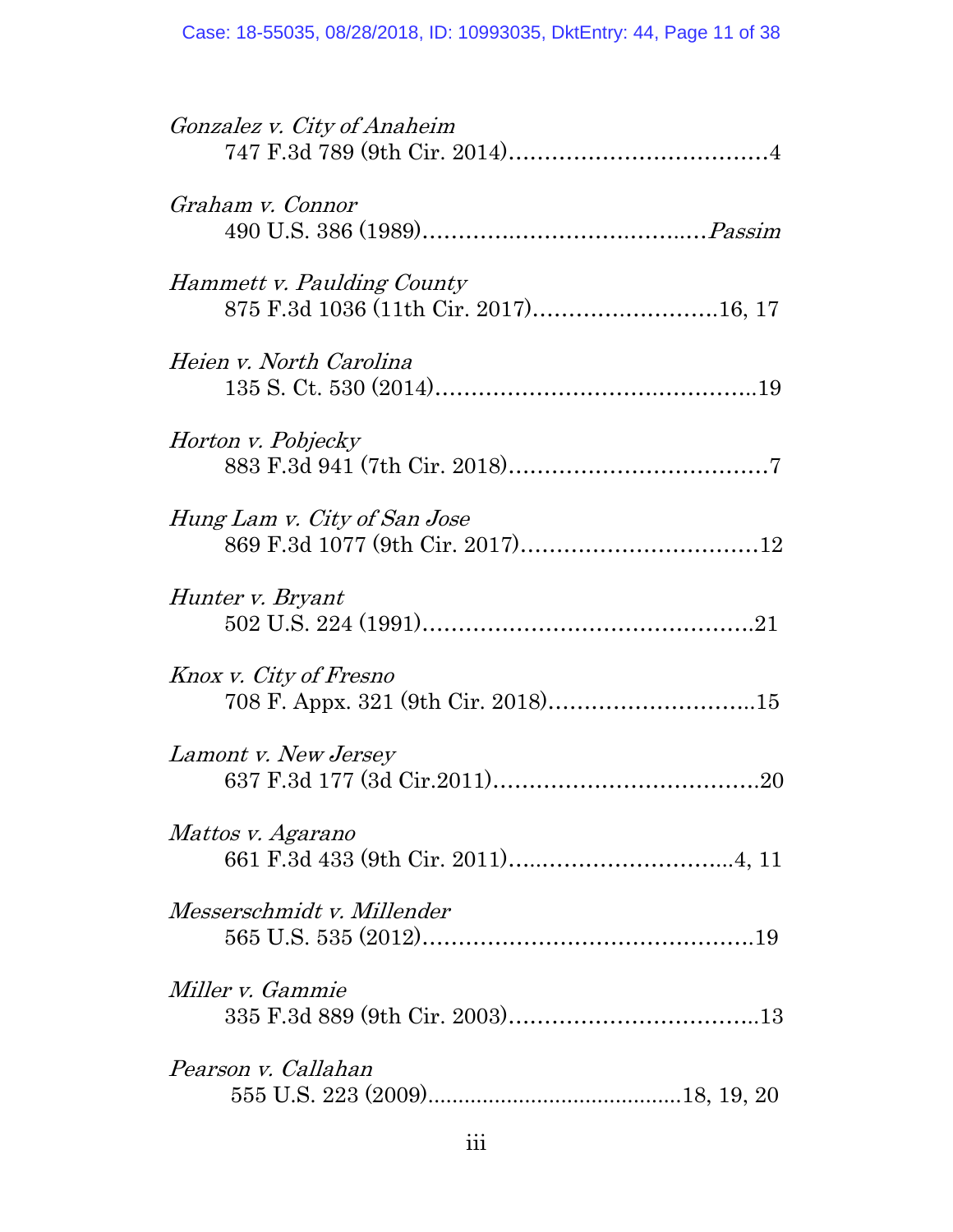| Plumhoff v. Rickard                                                 |
|---------------------------------------------------------------------|
| Rodriguez v. Swartz<br>F.3d . 2018 WL 3733428                       |
| <i>Saucier v. Katz</i>                                              |
| Scott v. Harris                                                     |
| Sherrod v. Barry                                                    |
| Sigman v. Town of Chapel Hill                                       |
| Simmonds v. Genesee County                                          |
| Smith v. Freland                                                    |
| Vos v. City of Newport Beach<br>892 F.3d 1024 (9th Cir. 2018)12, 13 |
| White <i>v. Pauly</i>                                               |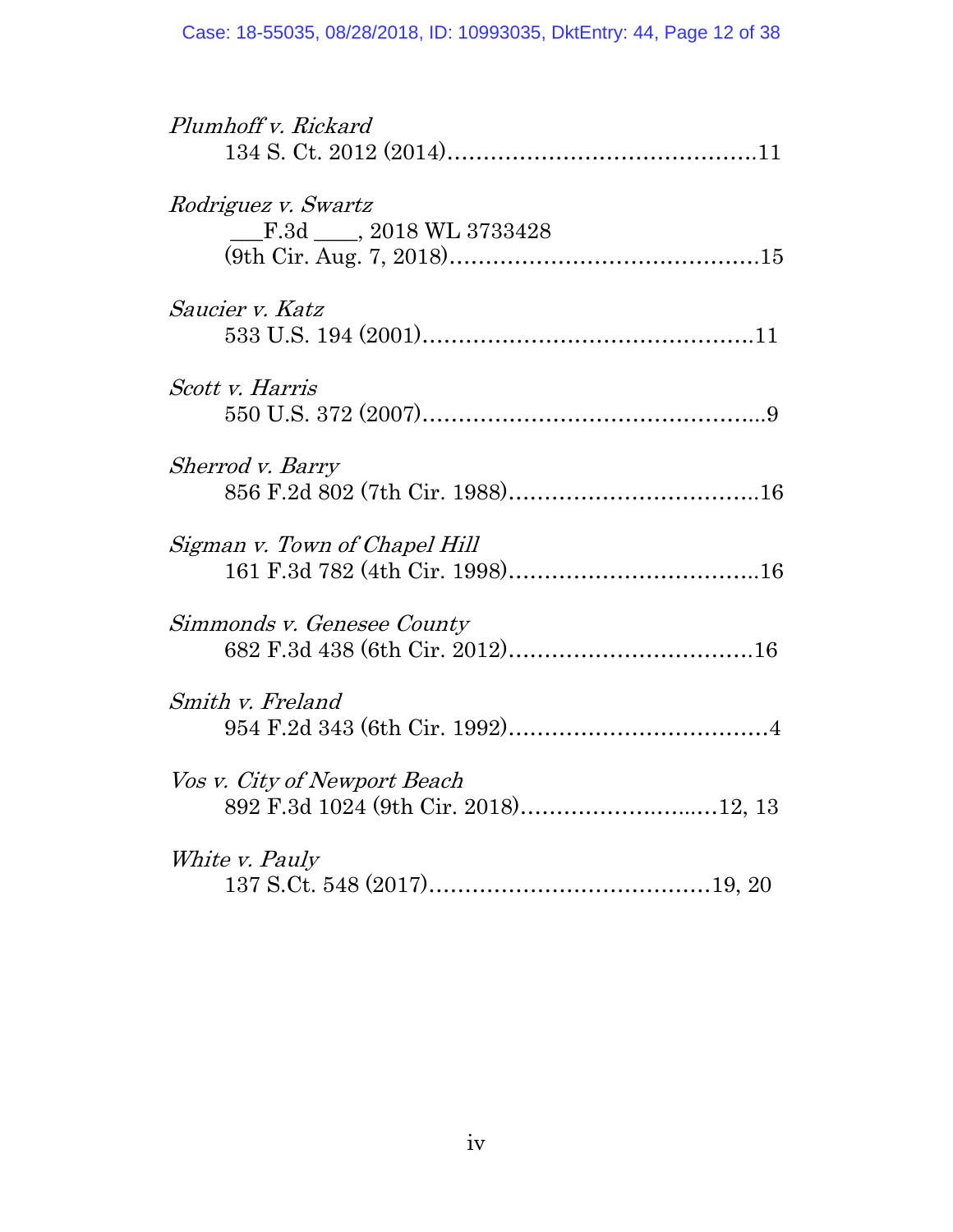#### CORPORATE DISCLOSURE STATEMENT

Amici curiae, the California State Association of Counties (CSAC), the League of California Cities (League), and International Municipal Lawyers Association (IMLA), are non-profit corporations, have no parent corporation and issue no stock.

#### IDENTITY STATEMENT AND INTEREST OF AMICI

CSAC's membership consists of the 58 California Counties. CSAC sponsors a Litigation Coordination Program, administered by the County Counsel's Association of California and overseen by the Association's Litigation Overview Committee. The Litigation Overview Committee monitors litigation of concern to counties statewide and has determined this case raises issues affecting all counties.

The League is an association of 475 California cities dedicated to protecting and restoring local control to provide for the public health, safety, and welfare of their residents, and to enhance the quality of life for all Californians. The League is advised by its Legal Advocacy Committee,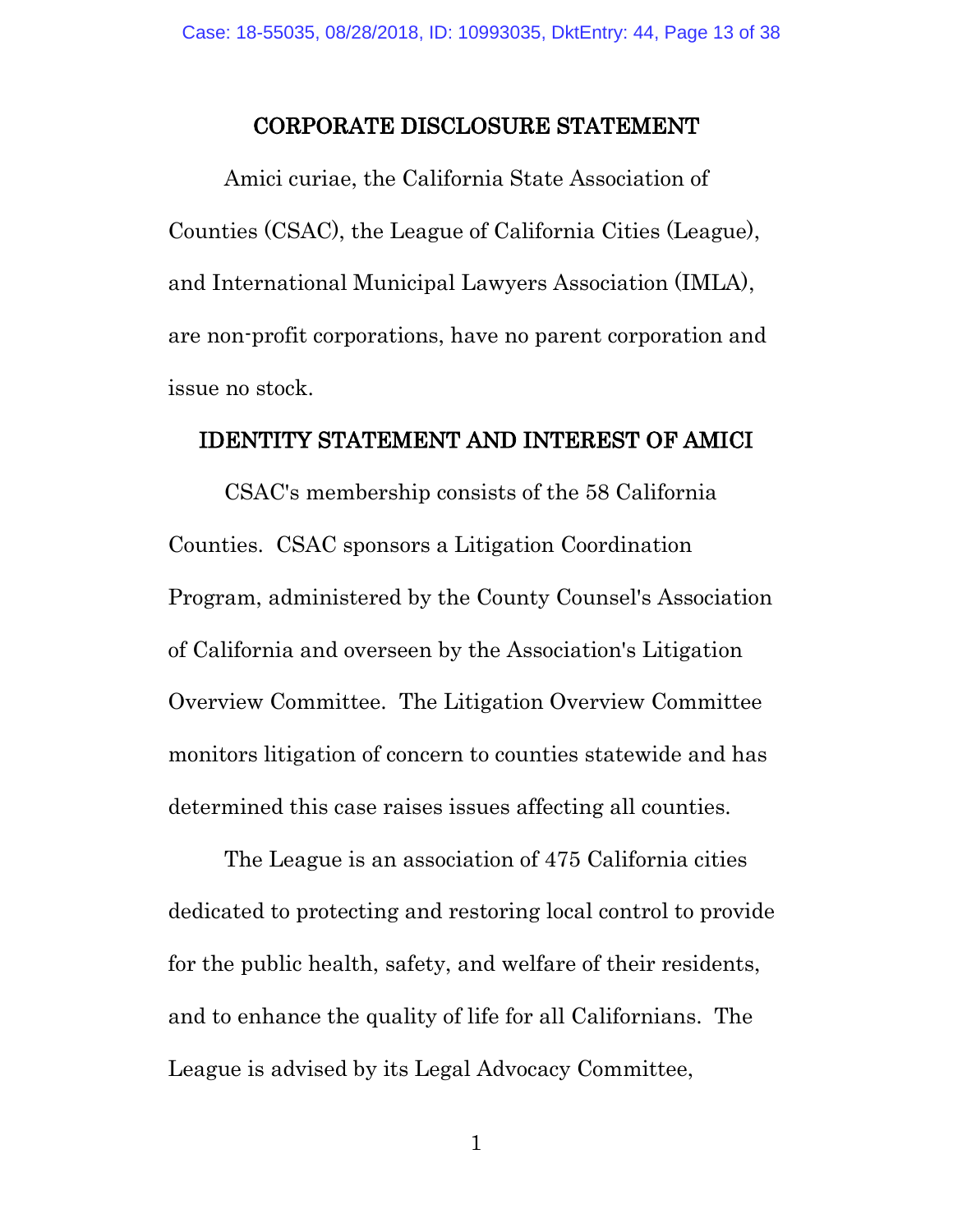comprised of 24 city attorneys from all regions of the State. The Committee monitors litigation of concern to municipalities, and identifies those cases that have statewide or nationwide significance. The Committee has identified this case as having such significance.

IMLA is a non-profit organization dedicated to advancing the responsible development of municipal law through education and advocacy by providing the collective viewpoint of local governments around the country on legal issues before the United States Supreme Court, the United States Courts of Appeals, and in state supreme and appellate courts. Established in 1935, IMLA serves as an international clearinghouse of legal information and cooperation on municipal legal matters for its more than 2,500 members across the United States and Canada. IMLA has identified this case as one of interest to its members.

### STATEMENT OF AUTHORSHIP AND FINANCIAL SUPPORT

No counsel for any party in this case authored any part of this brief. No party or counsel for any party in this case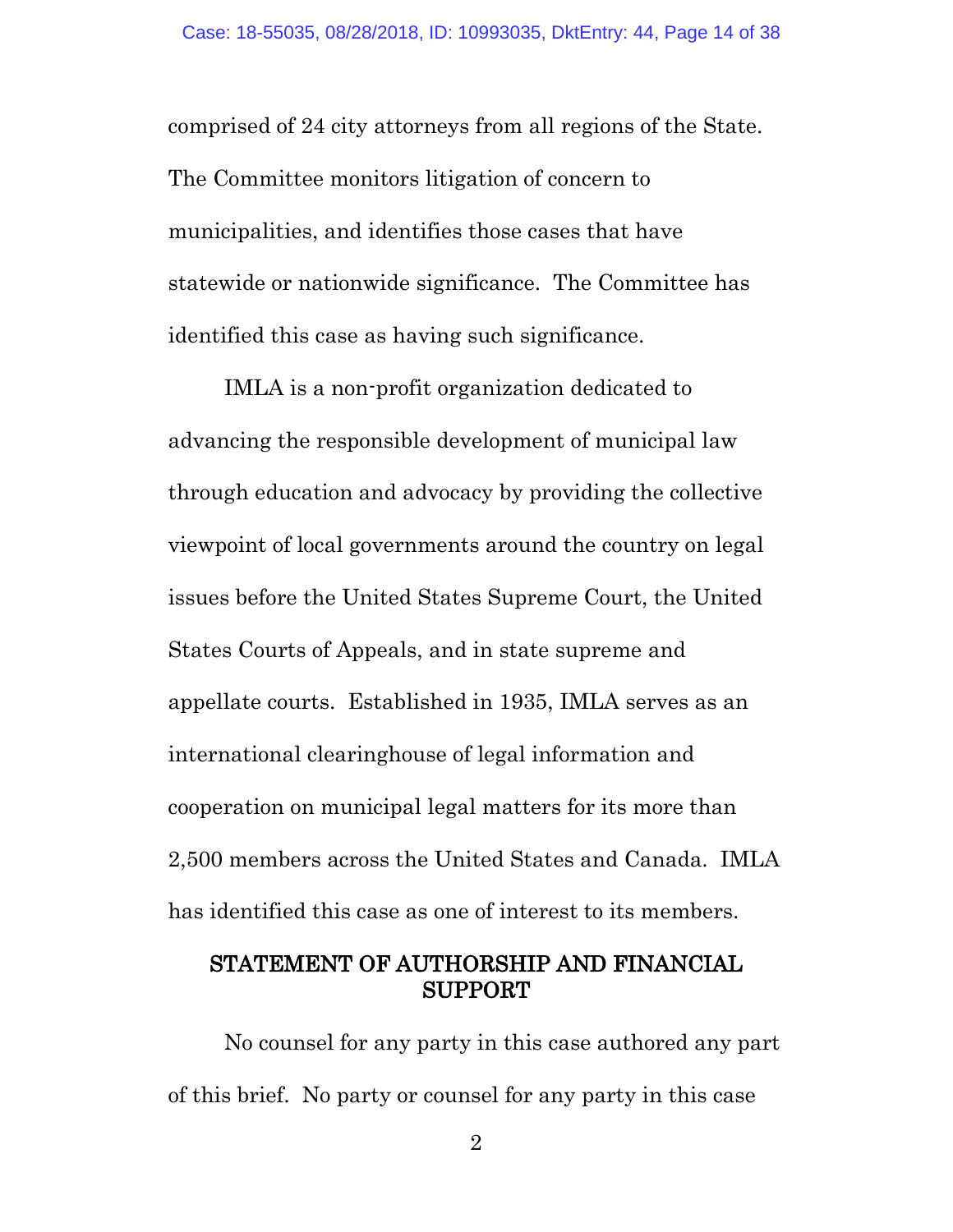contributed money intended to fund preparation or submission of this brief. No person or entity other than amici and their counsel contributed money intended to fund preparation or submission of this brief.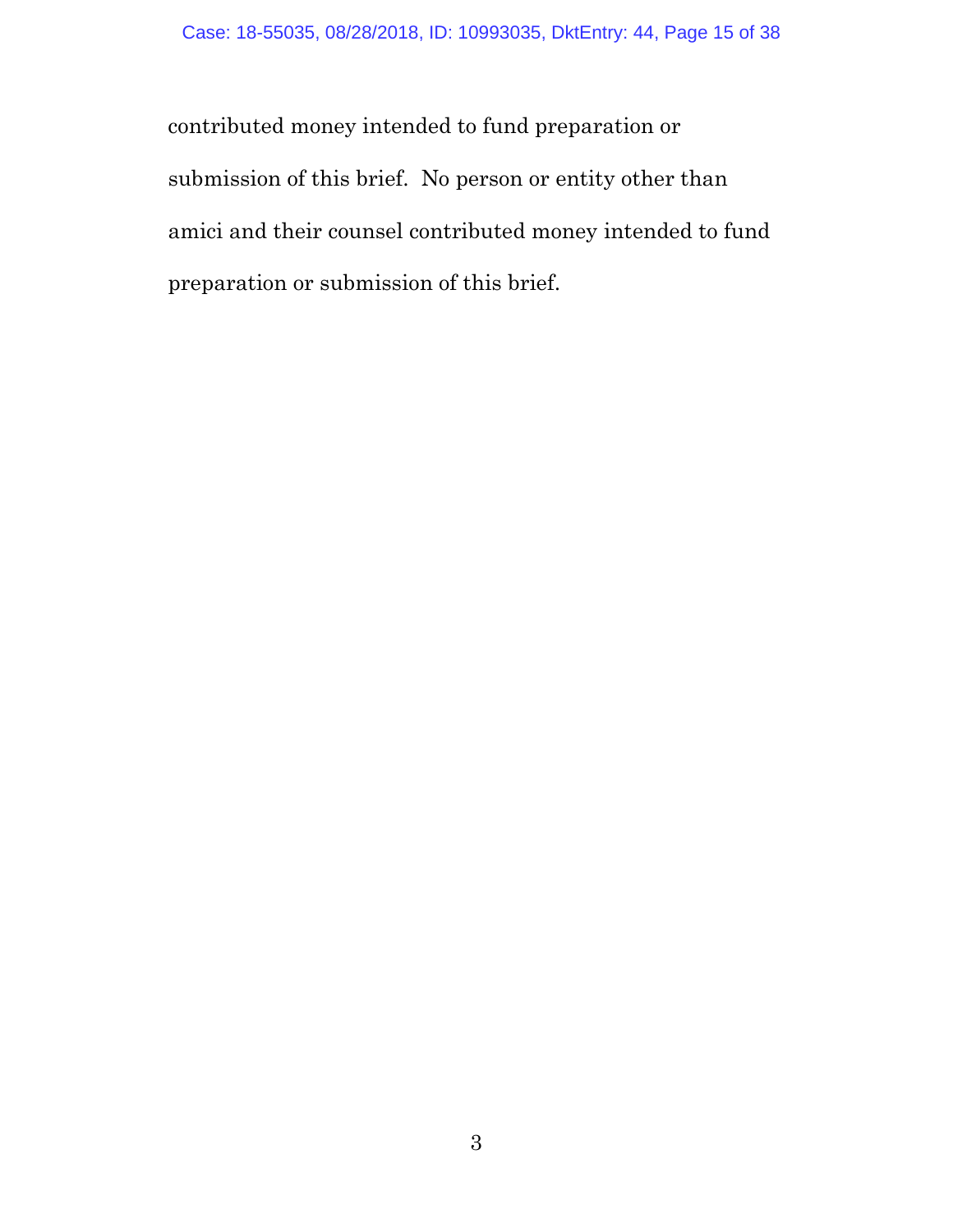#### INTRODUCTION

Every day, law enforcement officers face a "dangerous and complex world." Smith v. Freland, 954 F.2d 343, 347 (6th Cir. 1992). "Every day of the year, law enforcement officers leave their homes to police, protect, and serve their communities. Unlike most employees in the workforce, peace officers carry firearms because their occupation requires them on occasion to confront people who have no respect either for the officers or for the law." *Gonzalez v.* City of Anaheim, 747 F.3d 789, 799 (9th Cir. 2014) (Trott, J., dissenting in part and concurring in part). "By asking police to serve and protect us, we citizens agree to comply with their instructions and cooperate with their investigations. Unfortunately, not all of us hold up our end of the bargain. As a result, officers face an ever-present risk that routine police work will suddenly become dangerous." Mattos v. Agarano, 661 F.3d 433, 453 (9th Cir. 2011) (en banc) (Kozinski, C.J., concurring in part and dissenting in part). And given the nature of the work, "[p]olice officers are often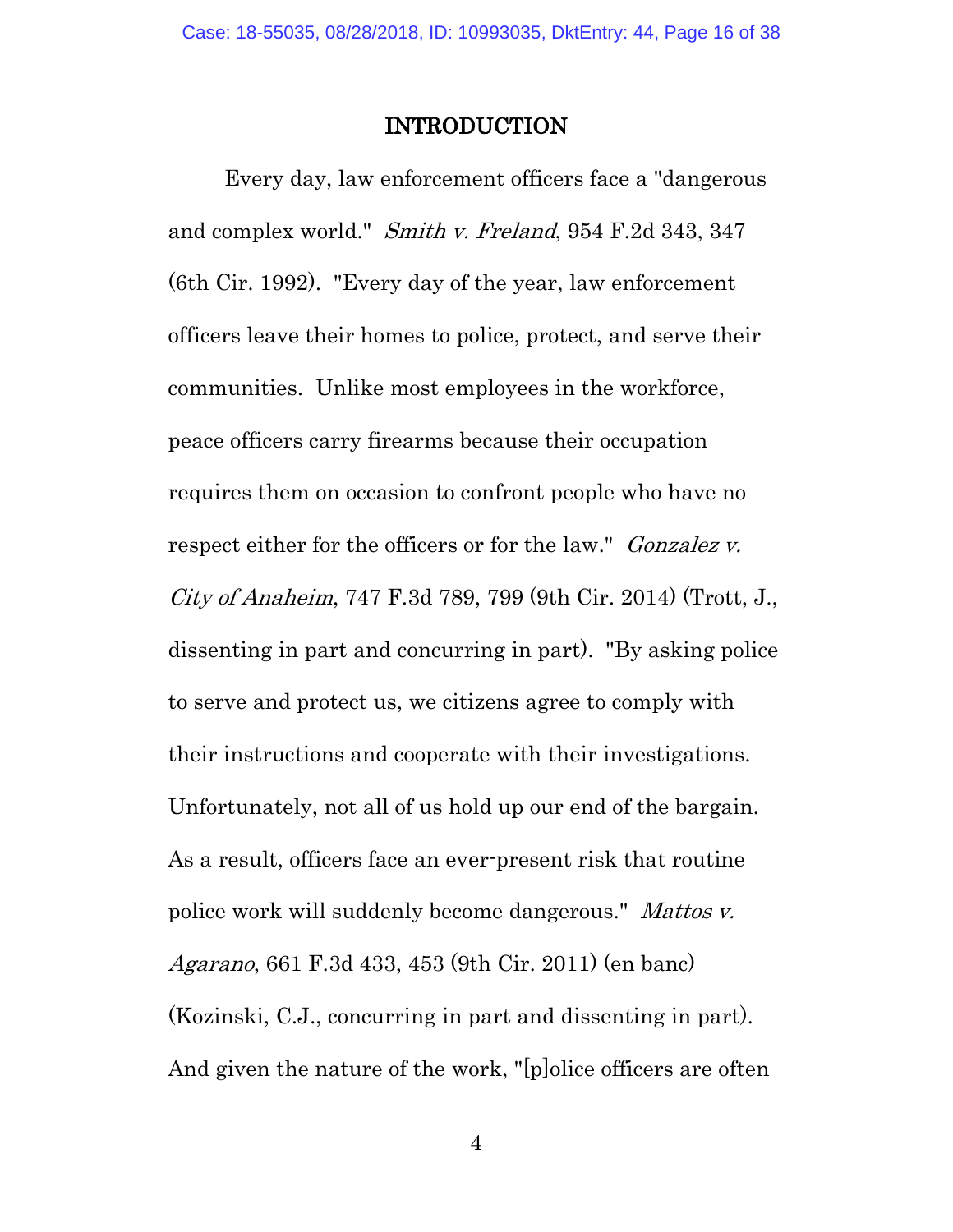forced to make split-second judgments, in circumstances that are tense, uncertain, and rapidly evolving - about the amount of force that is necessary in a particular situation." Graham v. Connor, 490 U.S. 386, 397 (1989). The situation the officer faced in this case demonstrates these realities, and it is unfortunately not a unique set of circumstances.

The situation is this: An officer responds to a scene (often times alone and in the dark) and confronts an approaching suspect holding something the officer believes is a weapon and the suspect refuses lawful commands to drop it. Add to the mix, like in this case, that the officer was told the suspect is armed and has engaged in threatening behavior. Anyone would feel threatened in this situation. But the officer, unlike a citizen, cannot run in the other direction or seek refuge in his car. He or she is duty bound to deal with the situation and safeguard the community.

Situations like the one encountered by the officer in this case are undoubtedly dangerous, but what is often lost is that the officer, quite literally, is making life and death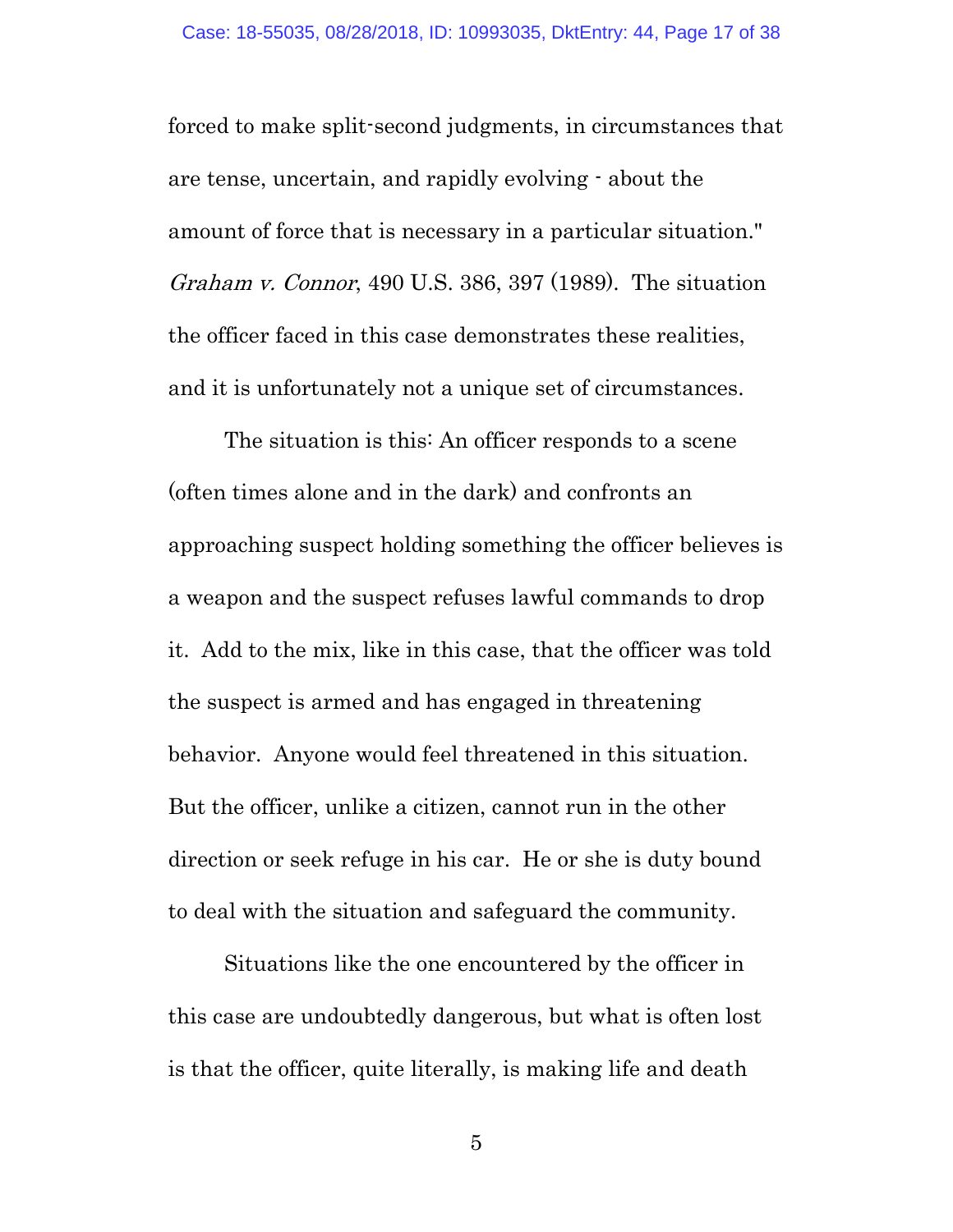decisions in fractions of a second. Thankfully, these situations are often resolved without the use of deadly force and without injury to the officer or suspect. Other times, however, officers use deadly force believing the existence of a threat sufficient to warrant deadly force. And sometimes mistakes are made. Like in this case, the officer only learned afterward that the suspect was not actually armed with a knife, as he thought, but was holding a shiny metallic pen. When this occurs, courts are faced with the difficult task of determining whether the use of deadly force violated the Fourth Amendment.

In cases like this one, amici believe it is vitally important for courts – like the district court did in this case – to follow the Supreme Court's directions when analyzing whether the use of deadly force violated the Fourth Amendment. Otherwise, the analysis can easily slide into an improper hindsight critique of what an officer thought and how an officer reacted. Graham expressly forbids this. Although many courts have explained Graham's proscription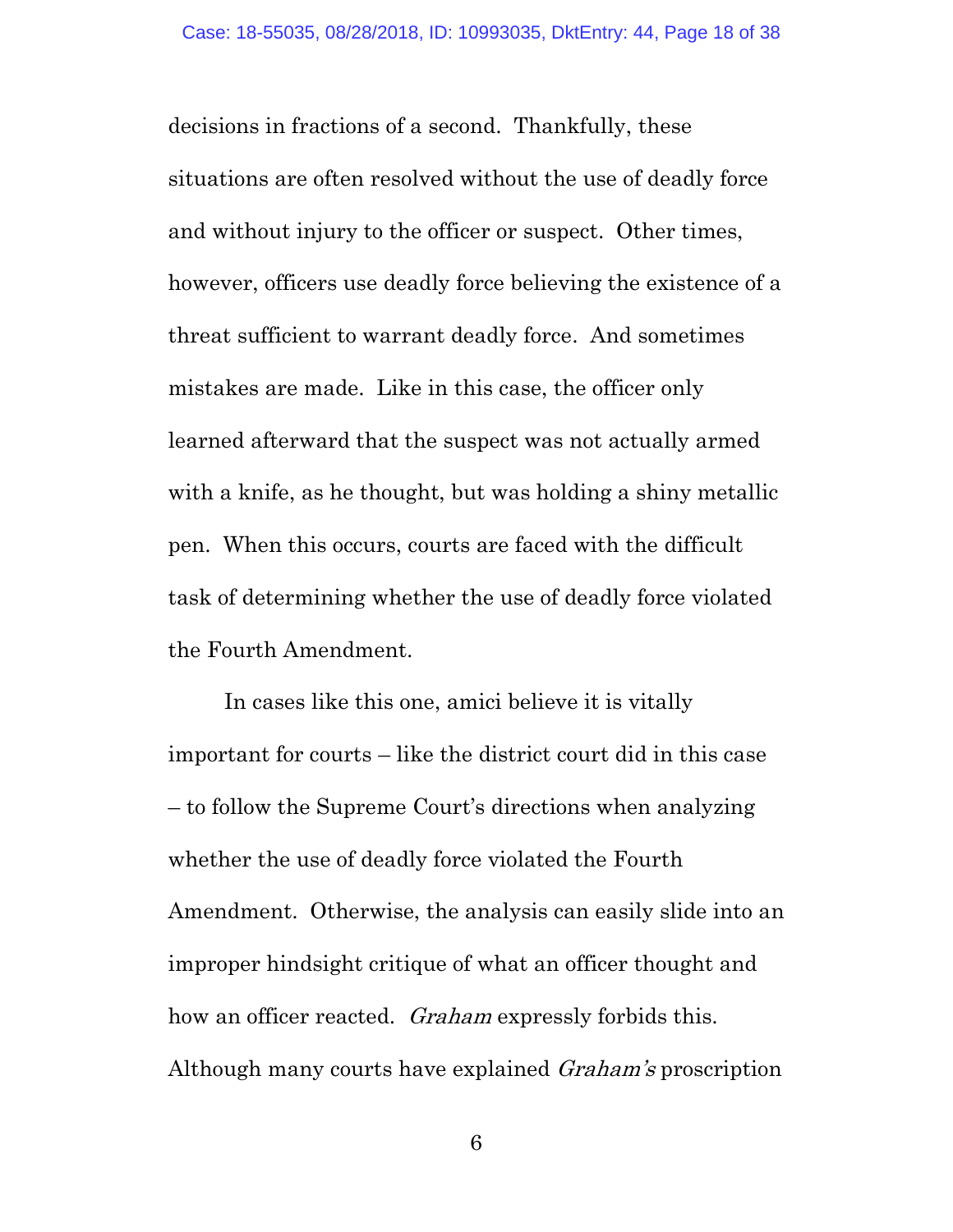of hindsight analysis, the Seventh Circuit recently did so

extremely well in *Horton v. Pobjecky*, 883 F.3d 941, 950 (7th

Cir. 2018):

[W]e must refuse to view the events through hindsight's distorting lens. [Citation]. We must consider the totality of the circumstances, including the pressures of time and duress, and the need to make split-second decisions under intense, dangerous, uncertain, and rapidly changing circumstances. [Citation]. We must recognize that in such circumstances, officers often lack a judge's luxury of calm, deliberate reflection.... [Para.] Judges view facts from afar, long after the gunsmoke cleared, and might take months or longer to decide cases that forced police officers to make split-second decisions in life-ordeath situations with limited information. We as judges have minutes, hours, days, weeks, even months to analyze, scrutinize and ponder whether an officer's actions were 'reasonable,' whereas an officer in the line of duty all too frequently has only that split-second to make the crucial decision. The events here unfolded in heart-pounding real time, with lives on the line. [The officer] lacked our luxury of pausing, rewinding, and playing the videos over and over.

Amici also believes it is vitally important in cases like this one for courts to truly understand the dangers of modern police work. The Federal Bureau of Investigation (FBI) publishes an annual report of law enforcement officers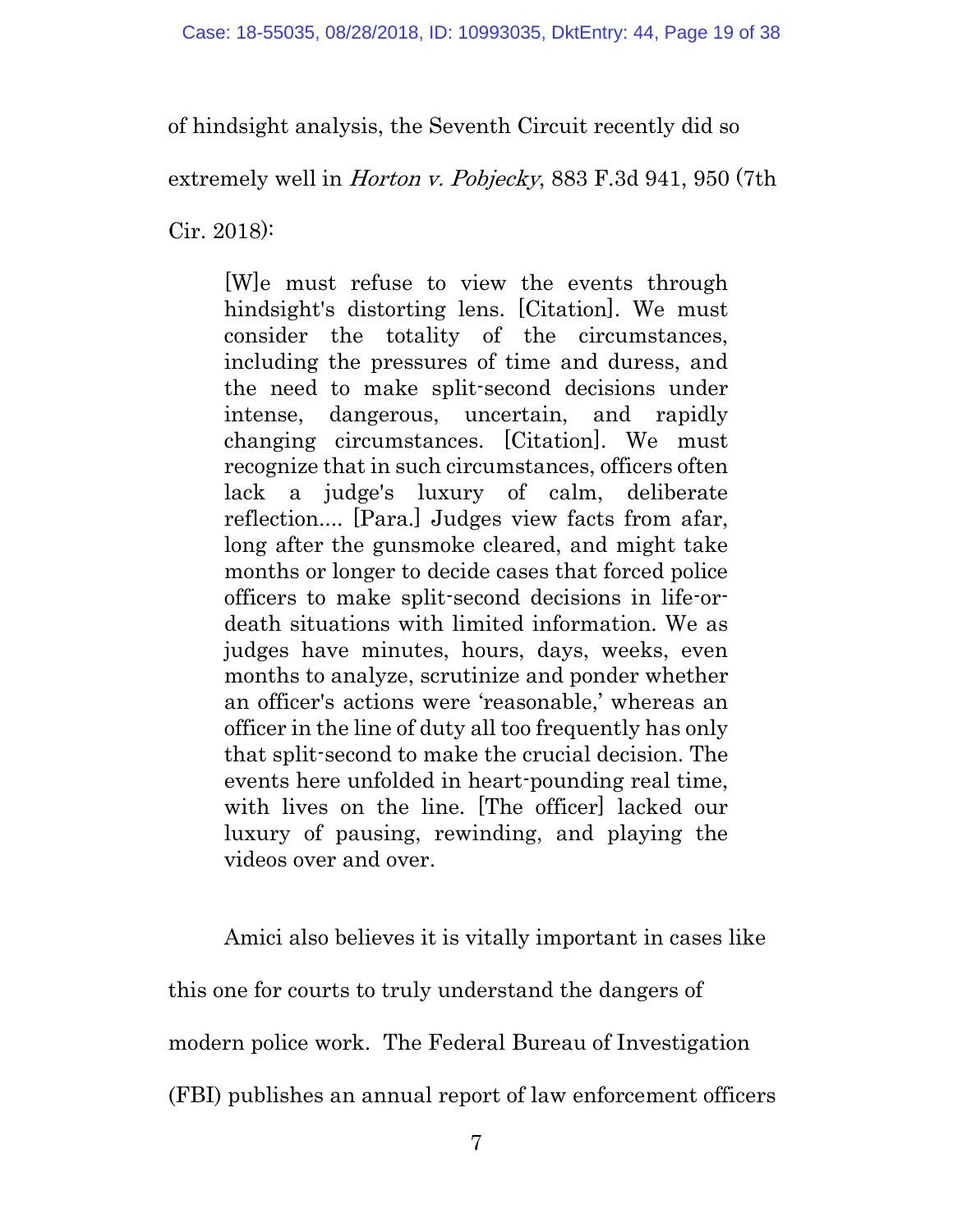killed and assaulted in the line of duty. *See* Federal Bureau of Investigation, 2017 Law Enforcement Officers Killed and Assaulted (2018)*.* According to that report, in the last ten years, from 2008-2017, 544,443 law enforcement officers were assaulted while on duty. *Id.* at table 85,

https://ucr.fbi.gov/leoka/2017/tables/table-85.xls. This number is staggering considering that over this same tenyear period, an average of 555,700 officers were employed and subject to the report. *Id.* This means that over ten years, about as many officers are assaulted as are employed. Further, of the 544,443 assaulted officers, 22,130 were assaulted with firearms, 9,652 were assaulted with a knife or other bladed weapon, and 80,269 were assaulted with some other "dangerous weapon." *Id.* And during this tenyear period, *496 officers were feloniously killed*. *Id.* 

Moreover, the trends in this data demonstrate that things are only getting more dangerous for law enforcement. As of July 31, 2018, there has been a 56% increase in the number of officers feloniously killed in 2018 as compared to the same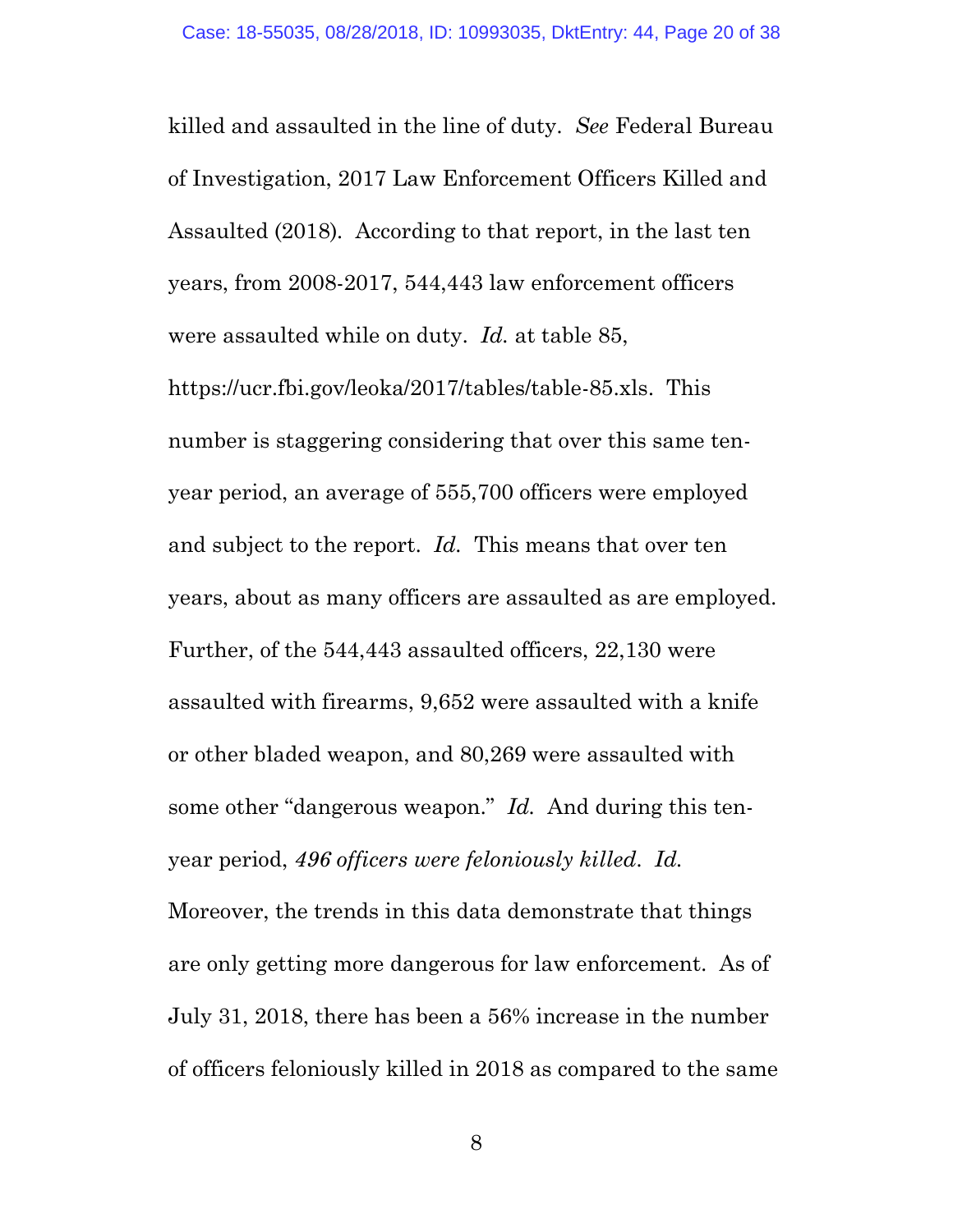period in 2017—from 25 to 39. Federal Bureau of

Investigation, 2018 Law Enforcement Officers Killed (2018).

From 2014 to 2017, firearm assaults on officers have steadily

increased, resulting in 35.5% more firearm assaults. *Id.*

And assaults in general have increased by 22.9% over this

same three-year period. *Id.*

# DISCUSSION

A. Given The Supreme Court's Admonition That *Graham*  Constitutes The Exclusive Framework For Evaluating Use Of Force Under The Fourth Amendment, Faithful Adherence To The Graham Factors Is Critically Important In Situations Where An Officer Uses Deadly Force Under The Mistaken But Reasonable Belief That The Suspect Is Holding And Refusing To Drop A Weapon

Graham dictates that courts must balance "the nature

and quality of the intrusion on the individual's Fourth

Amendment interests" against the "countervailing

government interests at stake" to determine whether a use

of force was objectively reasonable. Graham, 490 U.S. at

396-397; see also County of Los Angeles v. Mendez, 137 S.Ct.

1539, 1546 (2017); Scott v. Harris, 550 U.S. 372, 383 (2007).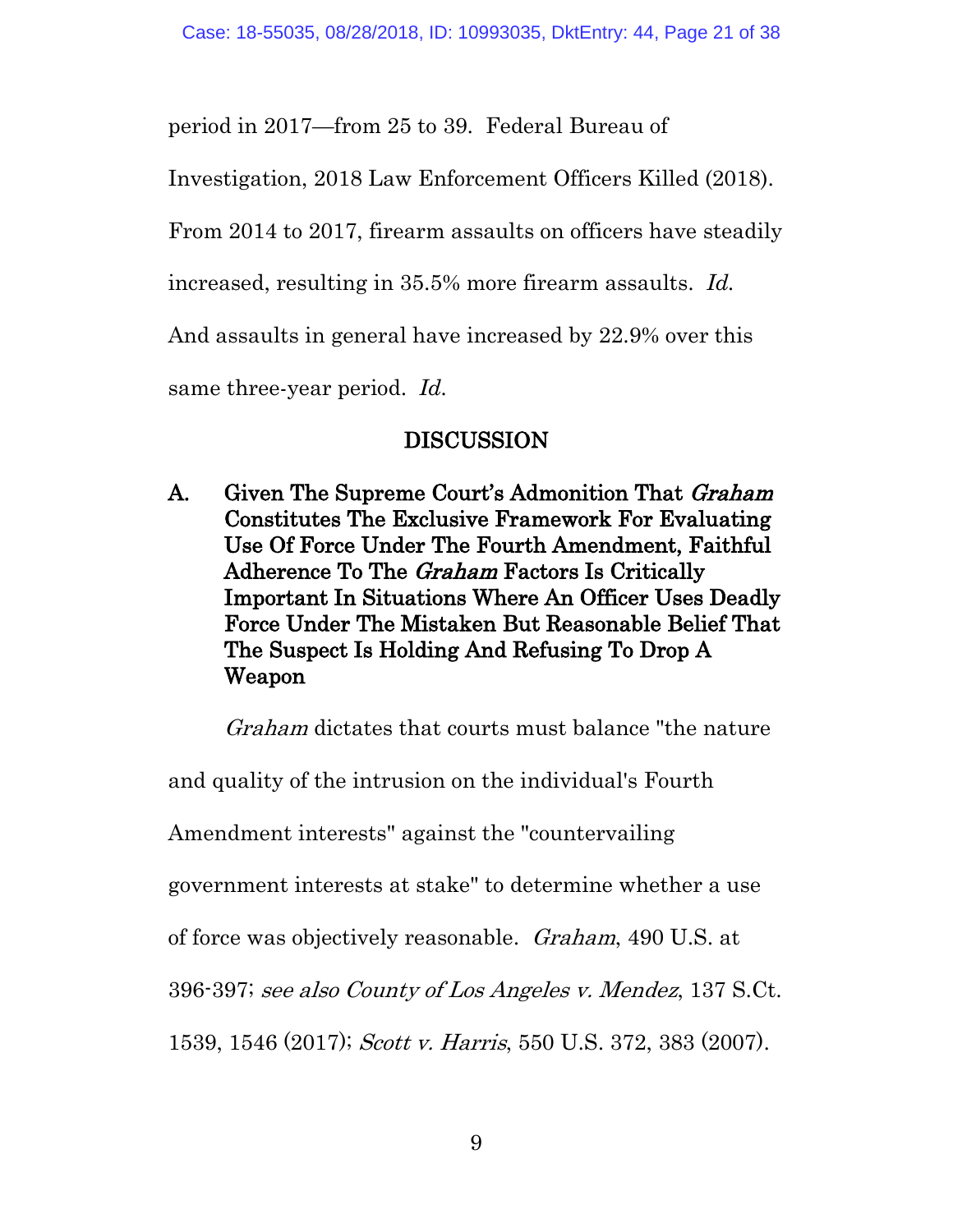Properly applying Graham "requires careful attention to the facts and circumstances of each particular case, including the severity of the crime at issue, whether the suspect poses an immediate threat to the safety of the officers or others, and whether [the suspect] is actively resisting arrest or attempting to evade arrest by flight." Graham, 490 U.S. at 396. Deference is given to the officers' on-the-scene decisions and 20/20 hindsight is prohibited. Id.

"The Fourth Amendment standard is reasonableness, and it is reasonable for police to move quickly if delay 'would gravely endanger their lives or the lives of others' [citation] [,] even when, judged with the benefit of hindsight, the officers may have made 'some mistakes.' [Citation]. The Constitution is not blind to 'the fact that police officers are often forced to make split-second judgments.' [Citation]." City & County of San Francisco, Calif. v. Sheehan, 135 S. Ct. 1765, 1775 (2015). Thus, under Graham, the Fourth Amendment is not violated if the officer reasonably believes a suspect poses a threat of injury or death, Brousseau v.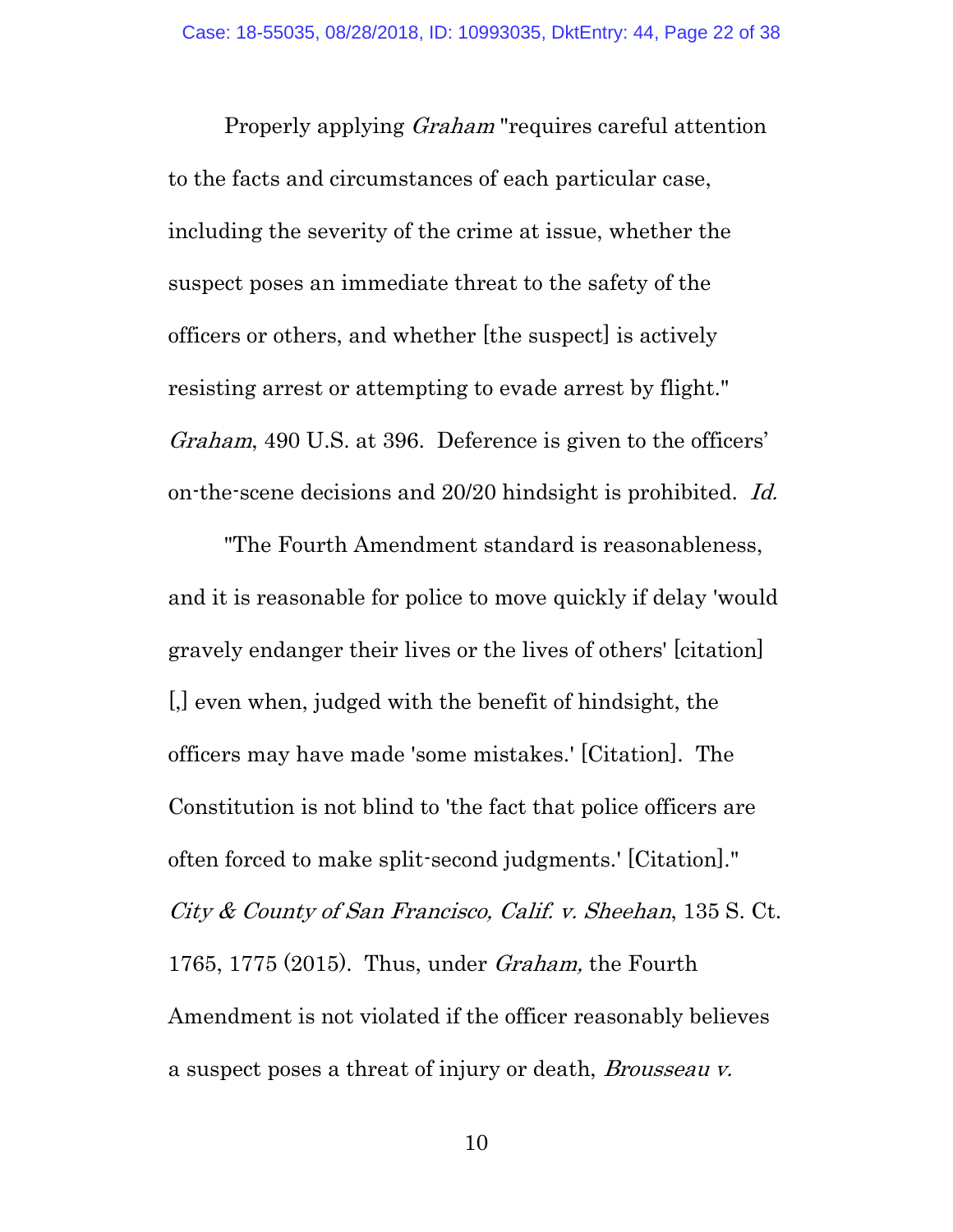Haugen, 543 U.S. 194, 197-198 (2004), "at the moment when the shots were fired." Plumhoff v. Rickard, 134 S. Ct. 2012, 2022 (2014); see also Saucier v. Katz, 533 U.S. 194, 205 (2001) ("If an officer reasonably, but mistakenly, believed that a suspect was likely to fight back, for instance, the officer would be justified in using more force than in fact was needed."); Estate of Larsen v. Murr, 511 F.3d 1255, 1260 (10th Cir. 2008) ("A reasonable officer need not await the 'glint of steel' before taking self-protective action; by then, it is 'often ... too late to stake safety precautions.' [Citation].").

In recent years, the Ninth Circuit has gone beyond Graham in its Fourth Amendment jurisprudence adding additional factors to the reasonableness test.  $E.g., \textit{Mattos } v.$ Agarano, 661 F.3d 433, 441 (9th Cir. 2011) (en banc) ("As we have previously explained, '[the *Graham*] factors, however, are not exclusive. Rather, we examine the totality of the circumstances and consider 'whatever specific factors may be appropriate in a particular case, whether or not listed in Graham.'") (quoting Bryan v. MacPherson, 630 F.3d 805, 831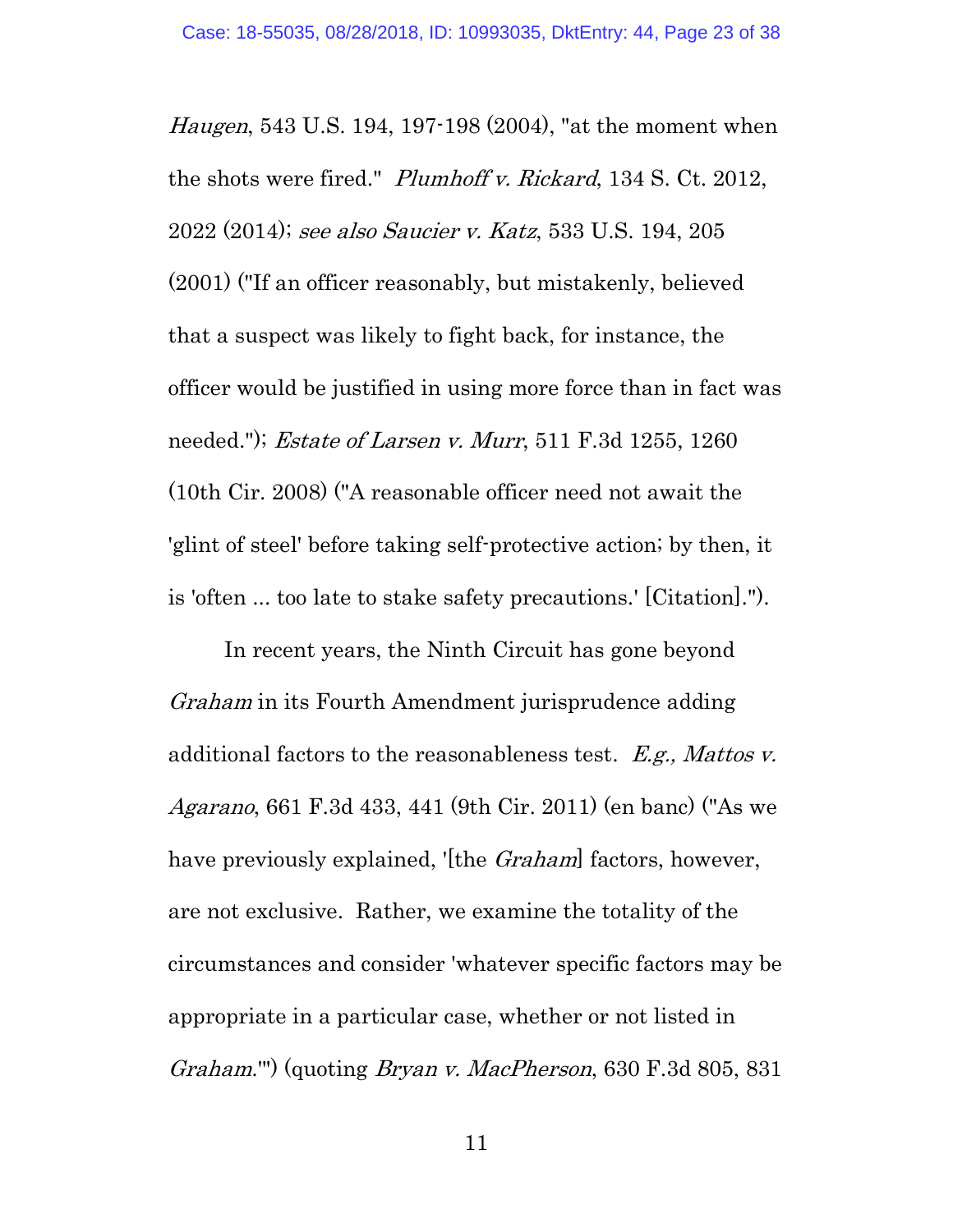(9th Cir. 2010); see Vos v. City of Newport Beach, 892 F.3d 1024, 1033-1034 (9th Cir. 2018). ("[T]he Graham factors are not exclusive. Other relevant factors include the availability of less intrusive force, whether proper warnings were given, and whether it should have been apparent to the officers that the subject of the force used was mentally disturbed.") (citing Bryan, 630 F.3d at 831); Deorle v. Rutherford, 272 F.3d 1272, 1282–83 (9th Cir. 2001); see also Hung Lam v. City of San Jose, 869 F.3d 1077, 1087 (9th Cir. 2017) (including events leading up to use of force in the Fourth Amendment reasonableness analysis).

These additional factors are what appellants and their amici principally rely on to argue triable issues of fact precluded summary judgment in this case. The appropriateness of utilizing factors beyond those articulated in Graham is certainly questionable after the Supreme Court's recent pronouncement that Graham "sets forth a settled and *exclusive framework* for analyzing whether the force used in making a seizure complies with the Fourth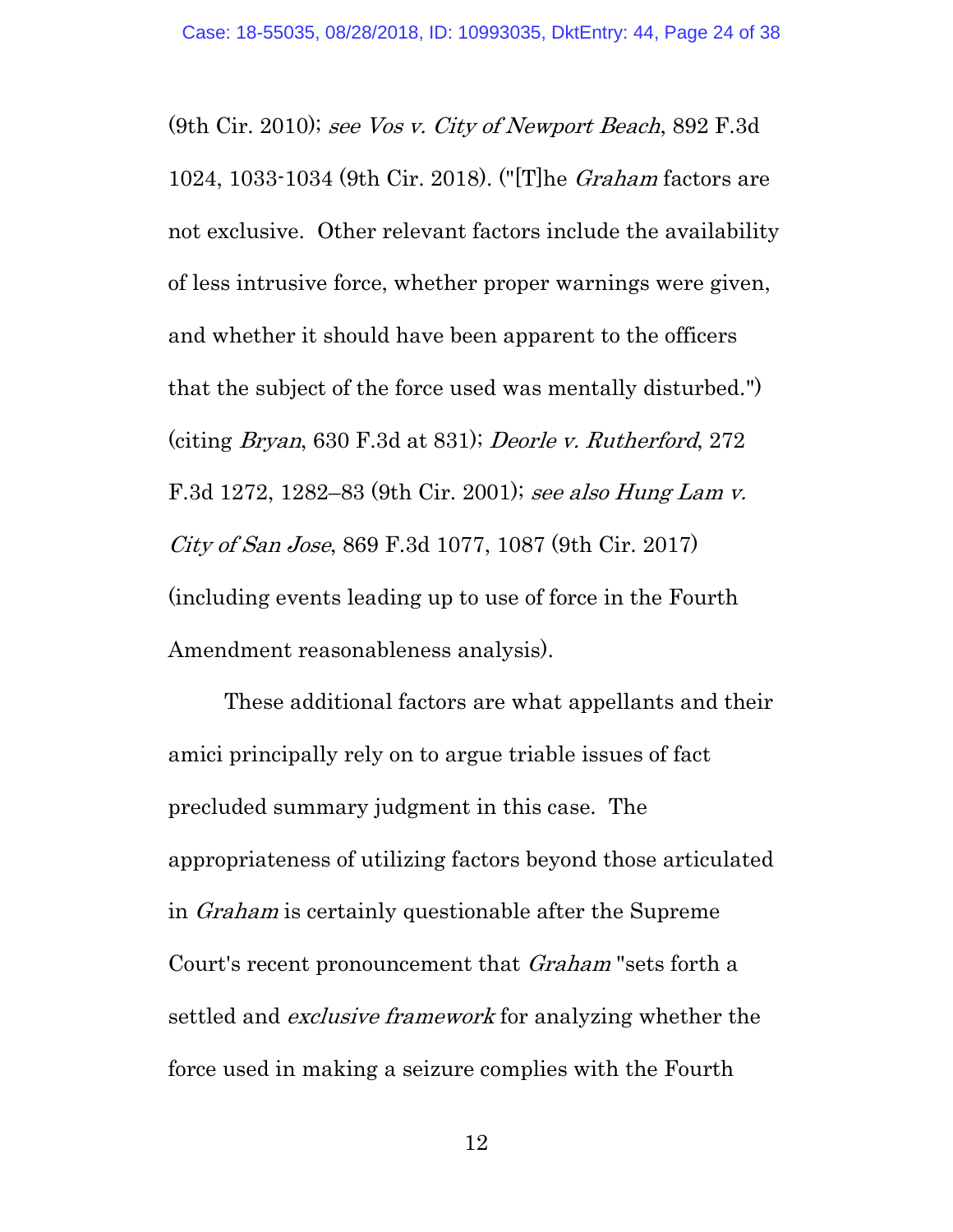Amendment." *Mendez*, 137 S.Ct. at 1546 (emphasis added); see Saucier, 533 U.S. at 205 ("Graham sets forth a list of factors relevant to the merits of the constitutional excessive force claim ...."). Indeed, *Mendez* abrogated the Ninth Circuit's "provocation doctrine" – a rule allowing consideration of an officer's separate pre-force Fourth Amendment violation in the reasonable force analysis because "it [was] an unwarranted and illogical expansion of Graham.". Id. at 1548. Thus, this Court's conclusion that "the *Graham* factors are not exclusive", *Vos*, 893 F.3d at 1033, is dramatically at odds with Mendez's instruction that Graham "sets forth ... [the] exclusive framework for analyzing" Fourth Amendment force claims. Mendez, 137 S.Ct. at 1546. Mendez accordingly places this Court's prior precedent in question. See Miller v. Gammie, 335 F.3d 889, 900 (9th Cir. 2003) (panel need not follow prior circuit precedent where subsequent Supreme Court authority "undercut[s] the theory or reasoning underlying the prior circuit precedent in such a way that the cases are clearly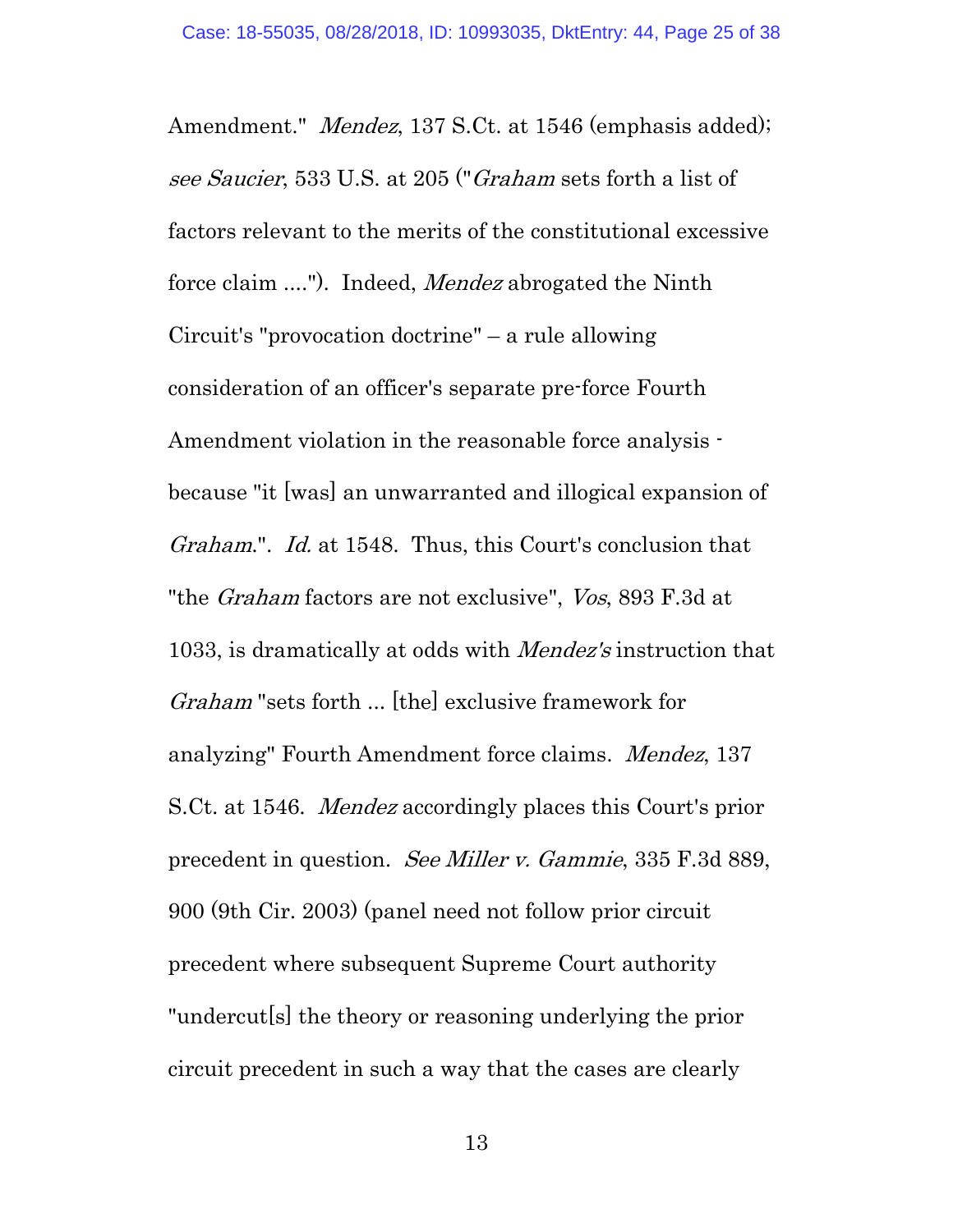irreconcilable" even where the "issues decided by the higher court [are] not [ ] identical").

Moreover, factoring into the Fourth Amendment reasonableness analysis whether force other than deadly force was available or whether warnings were given is really nothing more than an improper hindsight analysis of the appropriateness an officer's on-the-scene tactical decisions. See Fisher v. City of San Jose, 558 F.3d 1069, 1080 (9th Cir. 2009) (en banc) ("a reasonable role for a judicial officer" is not telling a police officer "what tactics are permissible"). Indeed, considering tactical decisions in the Fourth Amendment's reasonableness analysis runs afoul of the Supreme Court's admonition that "'a Fourth Amendment violation [cannot be] based merely on bad tactics that result in a deadly confrontation that could have been avoided.'" Sheehan, 135 S.Ct. at 1777 (quoting Billington v. Smith, 292 F.3d 1177, 1190 (9th Cir. 2002), abrogated on other grounds, Mendez, 137 S.Ct. 1539; see George v. Morris, 736 F.3d 829, 839 n. 14 (9th Cir. 2013) (holding that it is irrelevant in a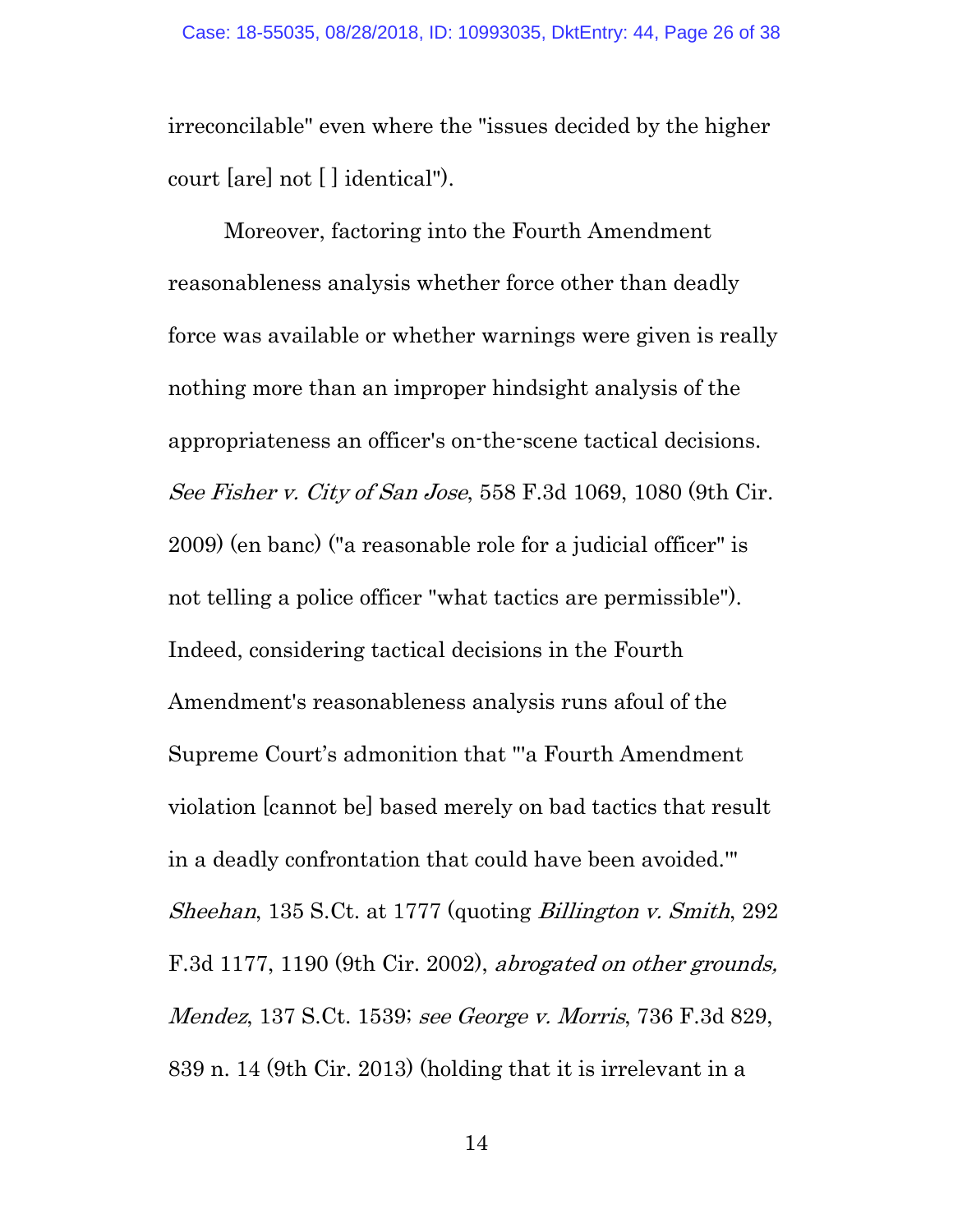Fourth Amendment reasonableness analysis whether the officer's conduct leading up to a deadly confrontation was "imprudent, inappropriate, or even reckless"); *Knox v. City of* Fresno, 708 F. Appx. 321, 323 (9th Cir. 2018) (citing Mendez for proposition that in an excessive force analysis "[t]he reasonableness of the officer's prior actions and decisions are not to be taken into account").

Under Graham, "the Fourth Amendment does not require a police officer to be omniscient, and absolute certainty of harm need not proceed an officer's act of self protection." Easley v. City of Riverside, 890 F.3d 851, 857 (9th Cir. 2018) (quotation marks, citations and edits omitted). As such, properly applying Graham leads to the conclusion that the Fourth Amendment is not violated when an officer uses deadly force under the reasonable but mistaken belief that the suspect is holding a weapon. E.g., Rodriguez v. Swartz, \_\_\_F.3d \_\_\_\_, 2018 WL 3733428, at \*5 (9th Cir. Aug. 7, 2018) ("[I]f a police officer shot a suspect after the suspect brandished what looked like a gun, the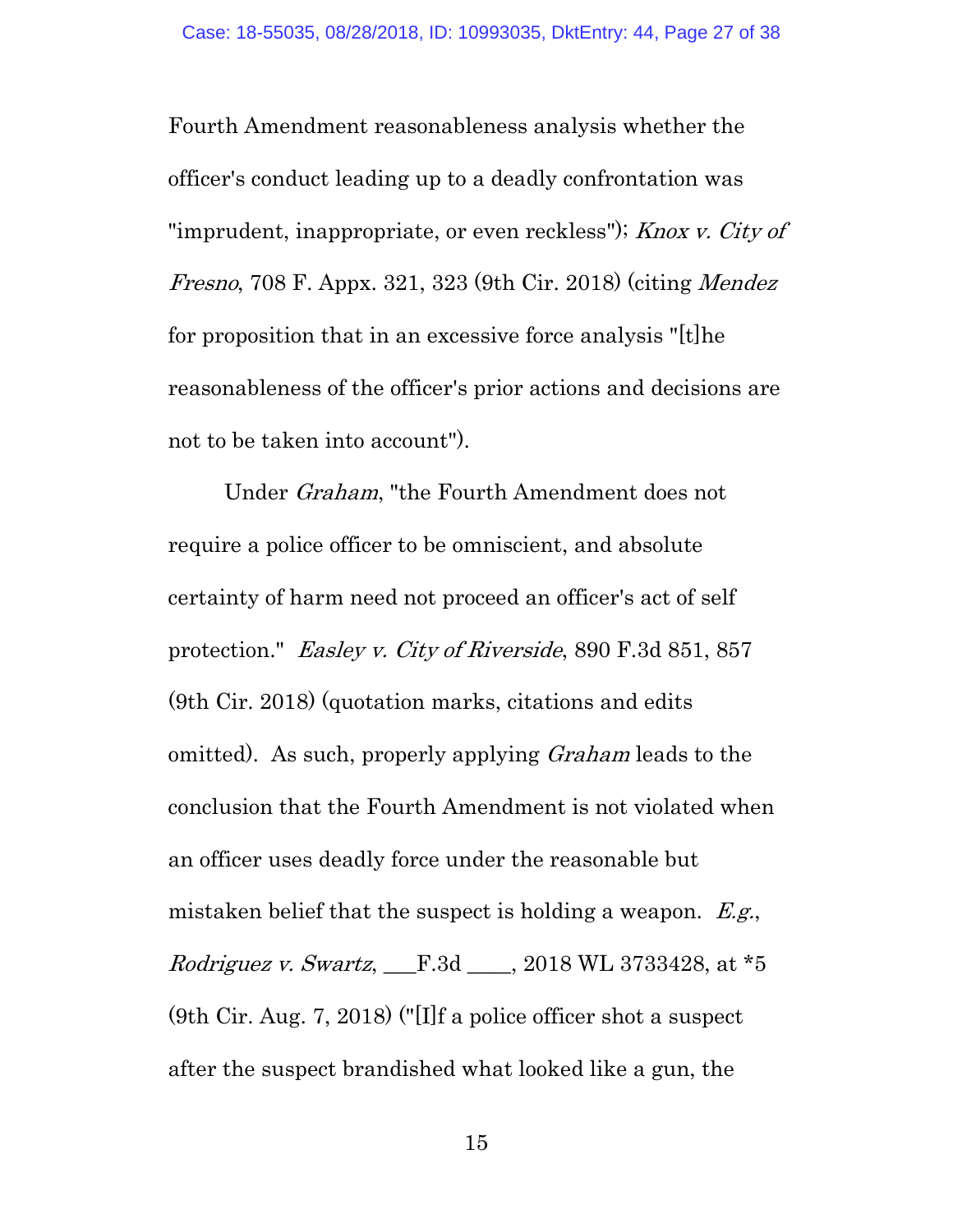officer's reasonable perception that the suspect was armed would entitle the officer to qualified immunity—even if the "gun" turned out to be a cell phone.") (citing *Simmonds v.* Genesee County, 682 F.3d 438, 442, 445 (6th Cir. 2012) ("Although 20/20 hindsight now informs us that [suspect] was unarmed at the time" he was "brandishing a silver object" so "all of the information available to the officers  $at$ the time they used force constituted probable cause that [suspect] 'pose[d] a threat of serious physical harm ....' [Citation]."); Hammett v. Paulding County, 875 F.3d 1036, 1051-1152 (11th Cir. 2017) (concluding use of deadly force was reasonable where officer reasonably, but mistakenly, believed suspect was armed and moved aggressively toward the officer); Sigman v. Town of Chapel Hill, 161 F.3d 782, 788 (4th Cir. 1998) ("Officer ... acted on the perception that [the suspect] had a knife in his hand. Where an officer is faced with a split-second decision in the context of a volatile atmosphere about how to restrain a suspect who is dangerous, who has been recently—and potentially still is—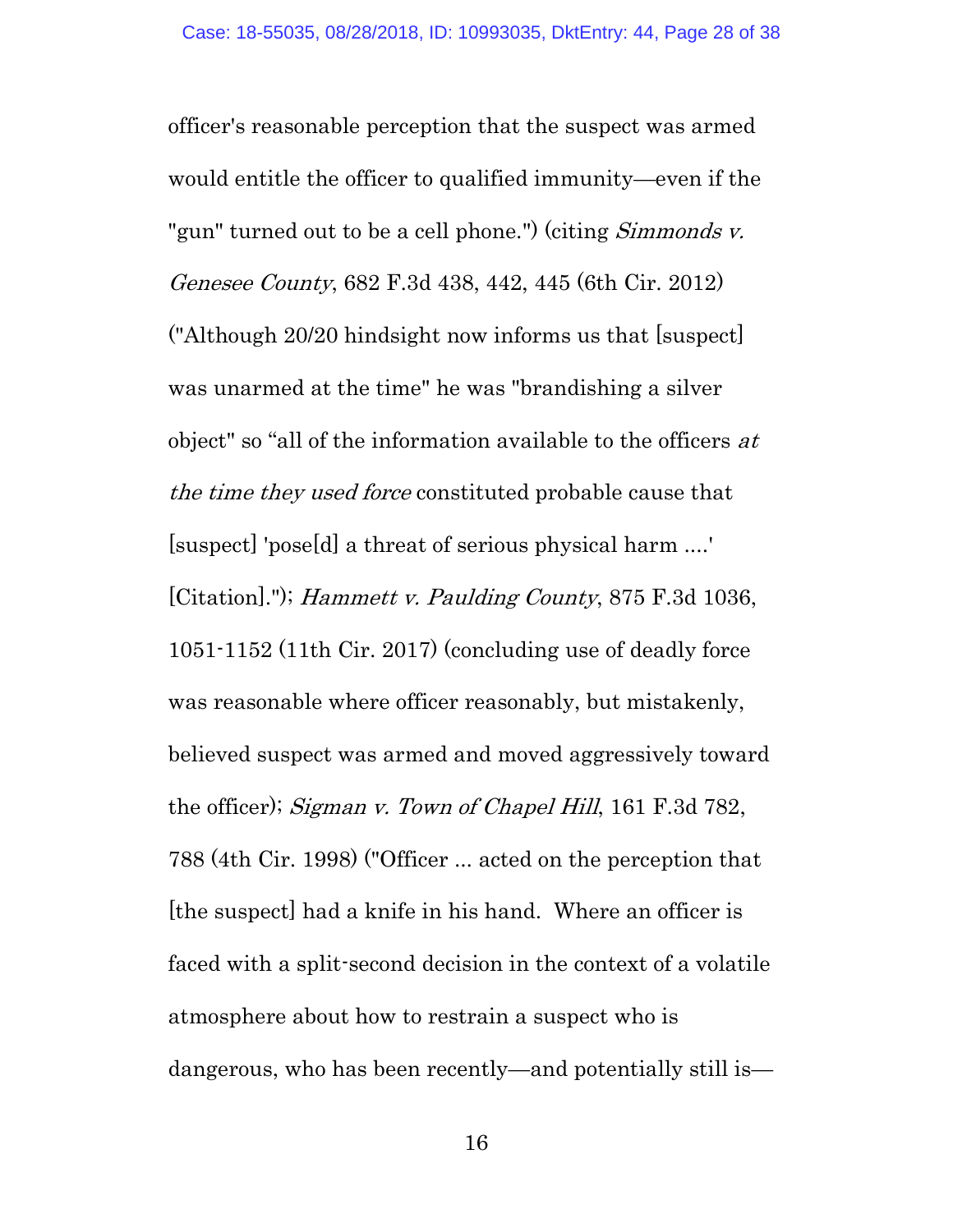armed, and who is coming towards the officer despite officers' commands to halt, we conclude that the officer's decision to fire is not unreasonable."); see also Sherrod v. Barry, 856 F.2d 802, 805 (7th Cir. 1988) ("Knowledge of facts and circumstances gained after the fact (that the suspect was unarmed) has no place in the trial court's or jury's proper post-hoc analysis of the reasonableness of the actor's judgment."). The Eleventh Circuit's recent analysis in

Hammett is instructive:

The undisputed testimony establishes [the suspect] ... was carrying something and disobeyed an officer's instruction to show his hands. After refusing to show his hands, [he] moved aggressively toward [the officer] and raised his hands rapidly toward [the officer's] face. 'Non-compliance of this sort supports the conclusion that use of deadly force was reasonable.' [Citation]. We acknowledge ... it turned out that [the suspect] was not armed with a deadly weapon. Nevertheless, we must view the situation from the perspective of a reasonable officer in [the officer's] position... [and] [the officer] had probable cause to believe [the suspect] posed a threat of serious physical harm to [the officer].

875 F.3d at 1051-1152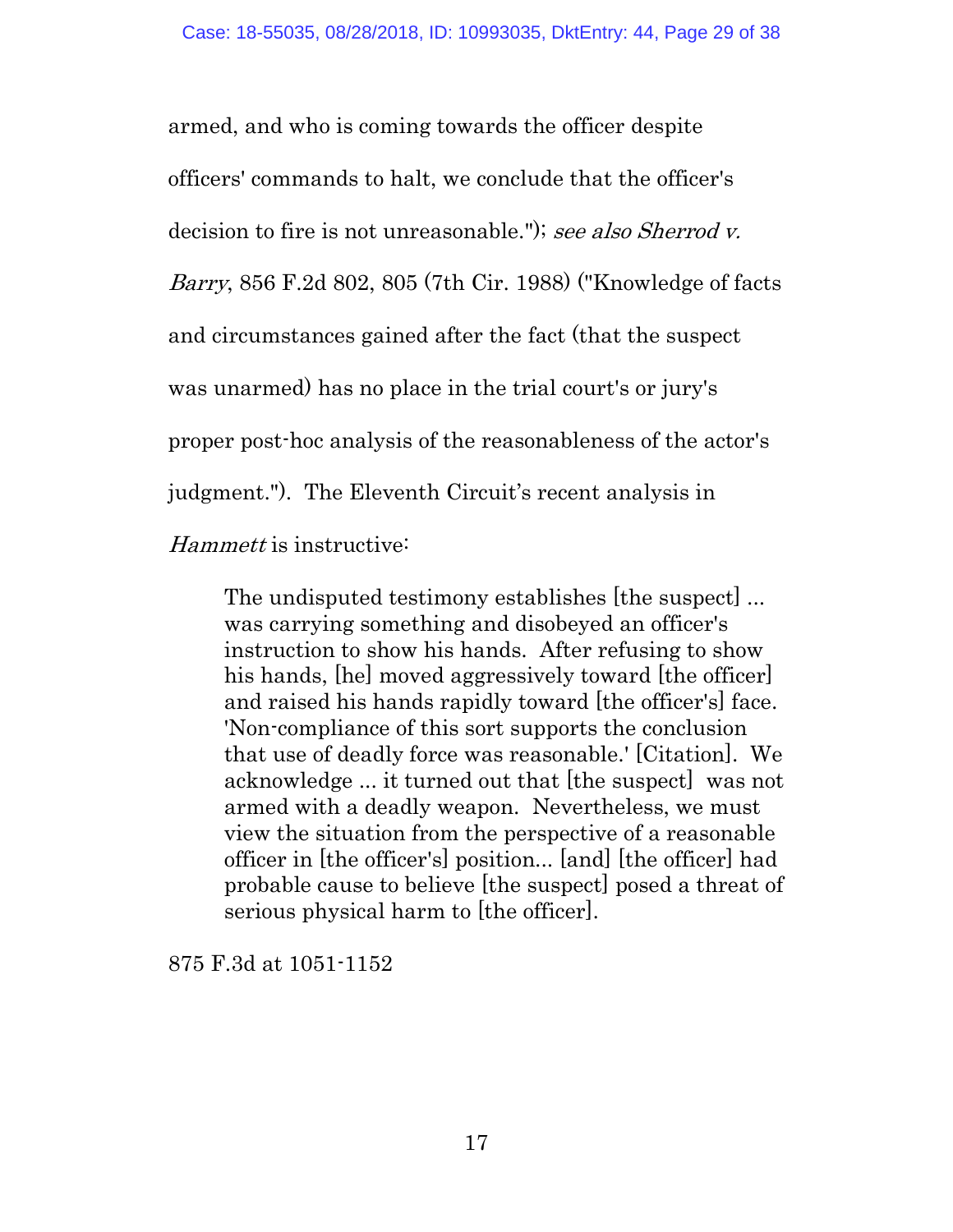B. Applying Qualified Immunity To Cases Where An Officer Uses Deadly Force Under The Mistaken But Reasonable Belief That A Suspect Is Holding A Weapon Recognizes The Appropriate Balance Between Holding Government Officials Accountable For Irresponsibly Exercising Power And Protecting Them For Liability For Reasonable Behavior

"Qualified immunity balances two important interests—the need to hold public officials accountable when they exercise power irresponsibly and the need to shield officials from harassment, distraction, and liability when they perform their duties reasonably." Pearson v. Callahan, 555 U.S. 223, 231 (2009). Law enforcement officers are people, and like all people they can make mistakes. While mistakes by law enforcement officers regarding the use of force can have significant consequences, public policy requires these consequences to be borne by our society because a well functioning society needs law enforcement. Accordingly, "[t]he protection of qualified immunity applies regardless of whether the government official's error is 'a mistake of law, a mistake of fact, or a mistake based on mixed questions of law and fact.' [Citation]." Id. Simply put,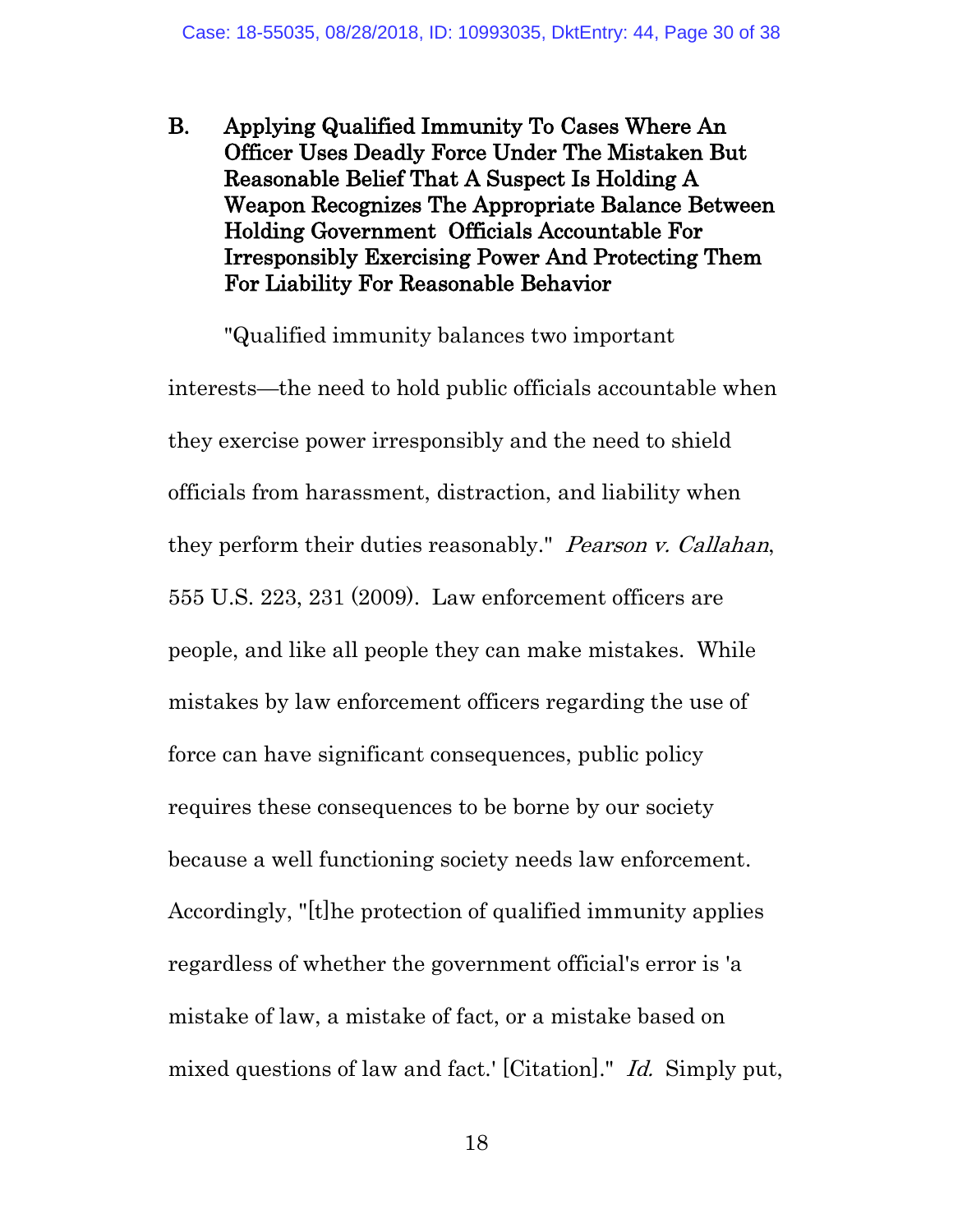"[q]ualified immunity 'gives government officials breathing room to make reasonable but mistaken judgments,' and 'protects 'all but the plainly incompetent ....' [Citation]." Messerschmidt v. Millender, 565 U.S. 535, 546 (2012); White v. Pauly, 137 S.Ct. 548, 551 (2017) (per curium). What this means is that qualified immunity protects an officer from liability under the Fourth Amendment if the unreasonable use of force resulted from a reasonable mistake. Pearson, 555 U.S. at 231; see Heien v. North Carolina, 135 S. Ct. 530, 536 (2014) ("To be reasonable is not to be perfect, and so the Fourth Amendment allows for some mistakes on the part of government officials.").

The suspect in this case was advancing on the officer in the dark in an alley while holding a shiny metallic object in his hand waist or chest high, and he ignored commands to stop and drop it. The officer had previously been told the suspect had threatened someone with a knife. Given what the officer had been told and what he observed, it was objectively reasonable for the officer to believe the suspect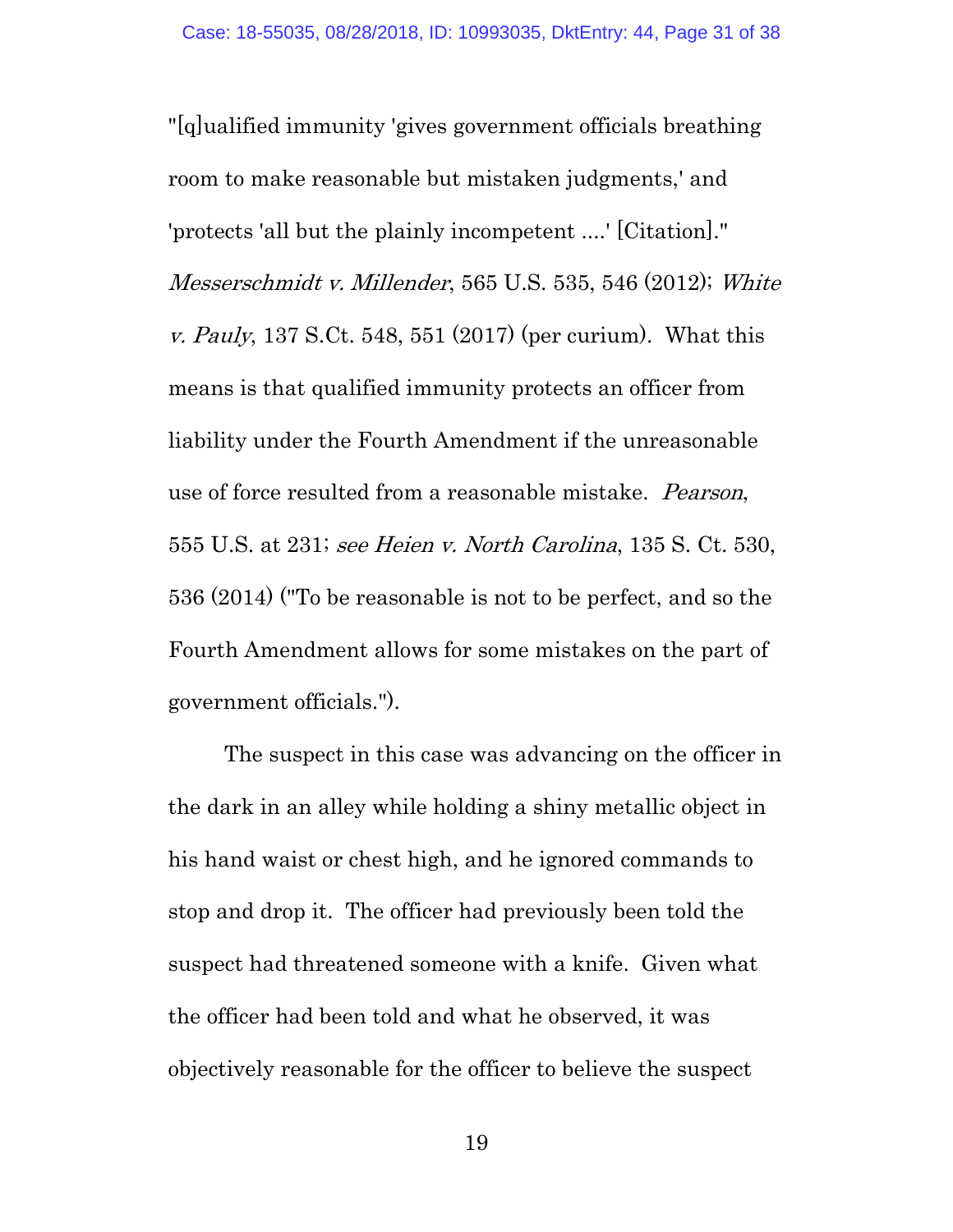was holding a knife. However, after employing deadly force, it was learned the suspect was holding a pen. Thus, the officer made a mistake of fact and came to a mistaken judgment; that is, the officer was factually mistaken about what the suspect had in his hand and mistakenly judged the threat the suspect posed.

Under the facts here, the officer's mistakes were reasonable and he most certainly was not "plainly incompetent." *Pearson*, 555 U.S. at 231; White, 137 S.Ct. at 551; see Lamont v. New Jersey, 637 F.3d 177, 183 (3d Cir.2011) ("[A]n officer who uses deadly force in the mistaken belief that a suspect is armed will be forgiven so long as the mistake is reasonable"); Anderson v. Russell, 247 F.3d 125, 132 (4th Cir. 2001) (holding that the officer was immune from liability because "split second decision to use deadly force … was reasonable in light of [officer's] wellfounded, though mistaken, belief that [suspect] was reaching for a handgun.").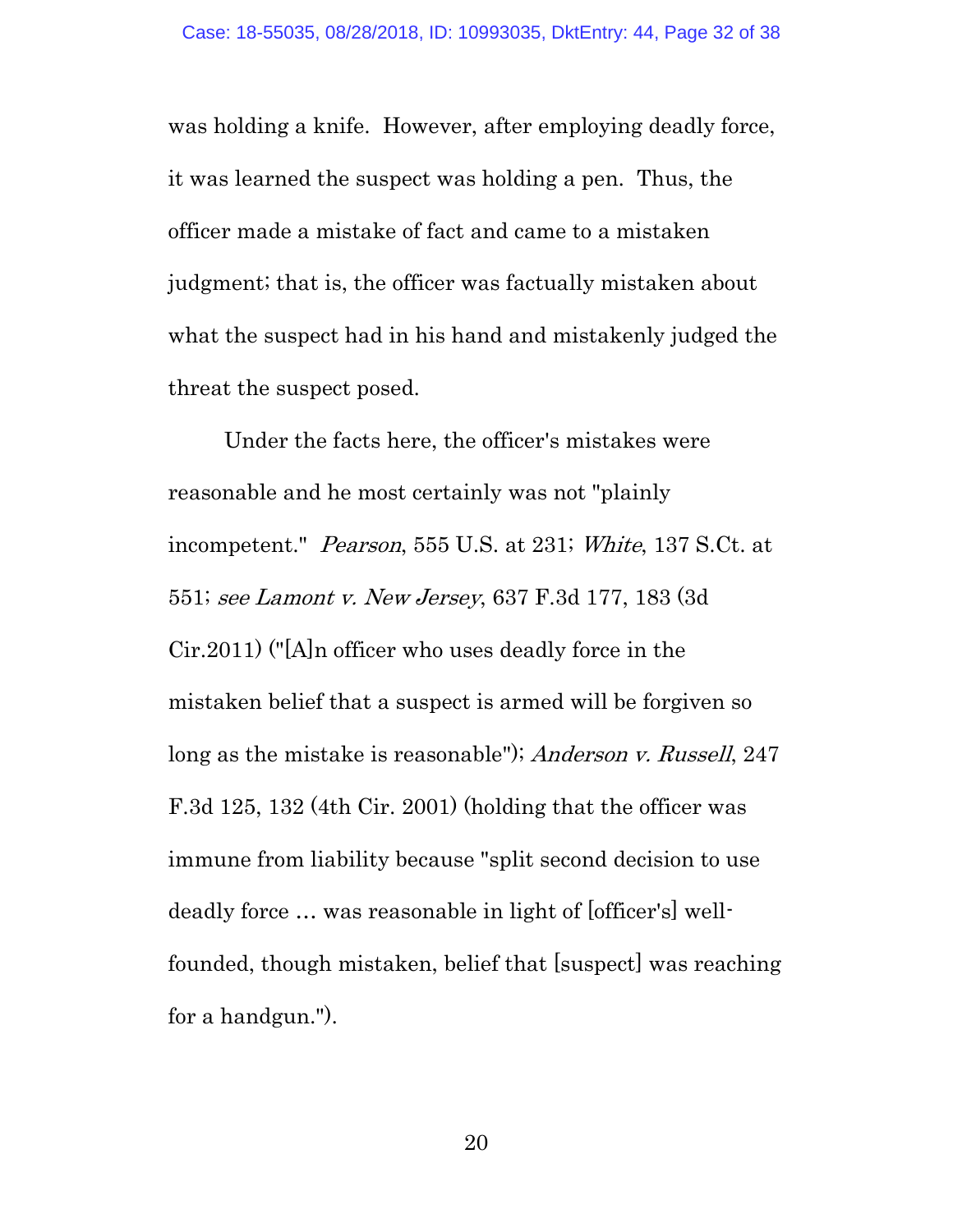This data set out in the brief's introduction regarding the dangers officers face underscores the importance of qualified immunity and allowing officers to make reasonable mistakes. Law enforcement officers make split-second decisions having life and death implications in the field under tense and ever changing circumstances. Qualified immunity recognizes this, and for policy reasons provides officers protection from liability when they make reasonable mistakes. Finding officers immune from liability for employing excessive force based on the mistaken belief that a suspect is armed and threatening furthers this policy. As appellees observe in their brief, qualified immunity provides an "accommodation for reasonable error [ ] because 'officials should not err always on the side of caution' because they fear being sued." Hunter v. Bryant, 502 U.S. 224, 229 (1991).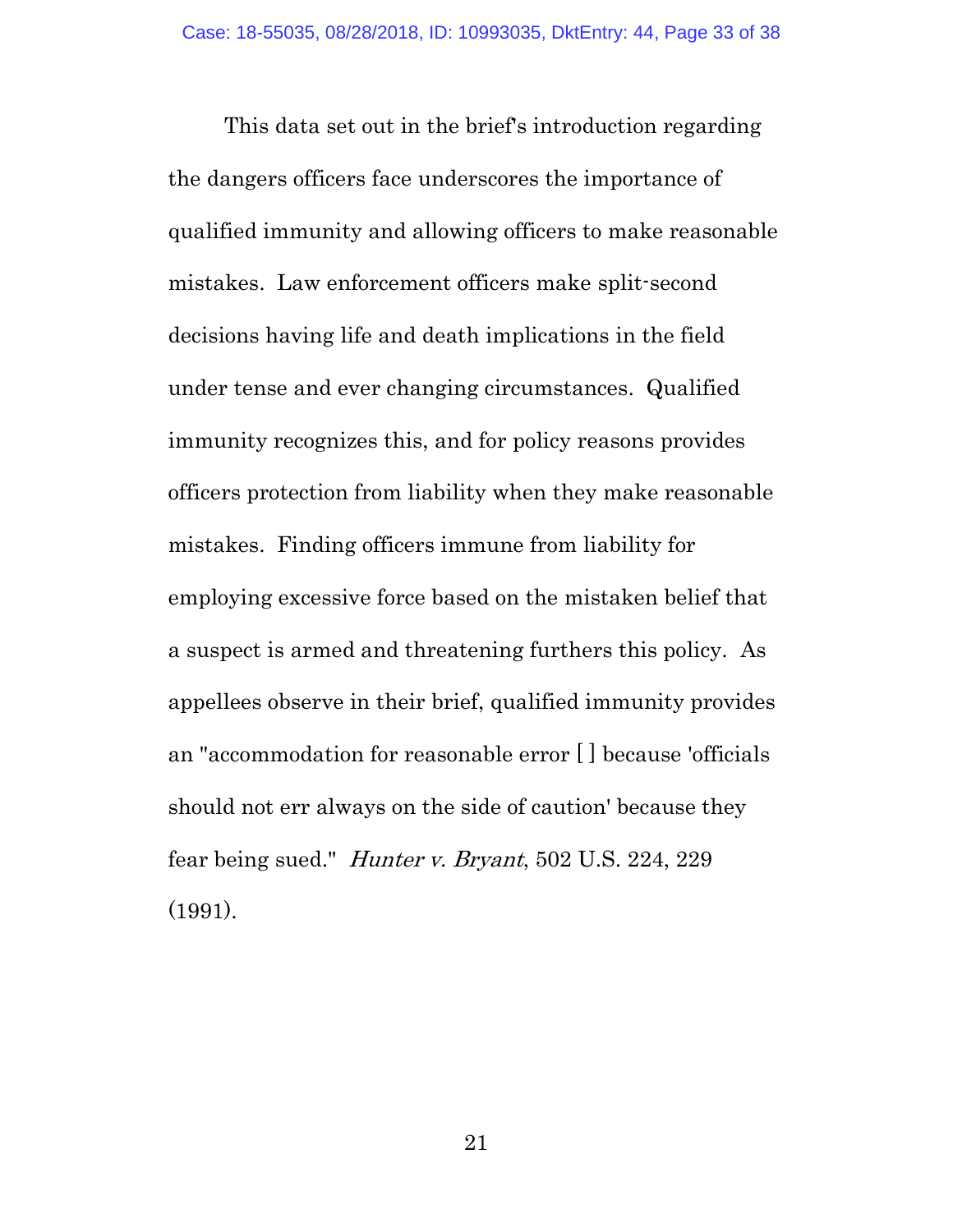# **CONCLUSION**

Given Mendez, this Court should hesitate before analyzing the reasonableness of the officer's use of force with factors not articulated in Graham. Proper application of Graham compels the conclusion that the district court correctly found no Fourth Amendment violation. And even assuming questions of facts prevent such a conclusion, there is no question that the officer's belief that deadly force was necessary was based on a reasonable mistake entitling him to qualified immunity.

Dated: August 28, 2018 Daley & Heft, LLP

By:

/s/ Lee H. Roistacher

Attorneys for Amici Curiae, the California State Association of Counties, the League of California Cities and the International Municipal Lawyers Association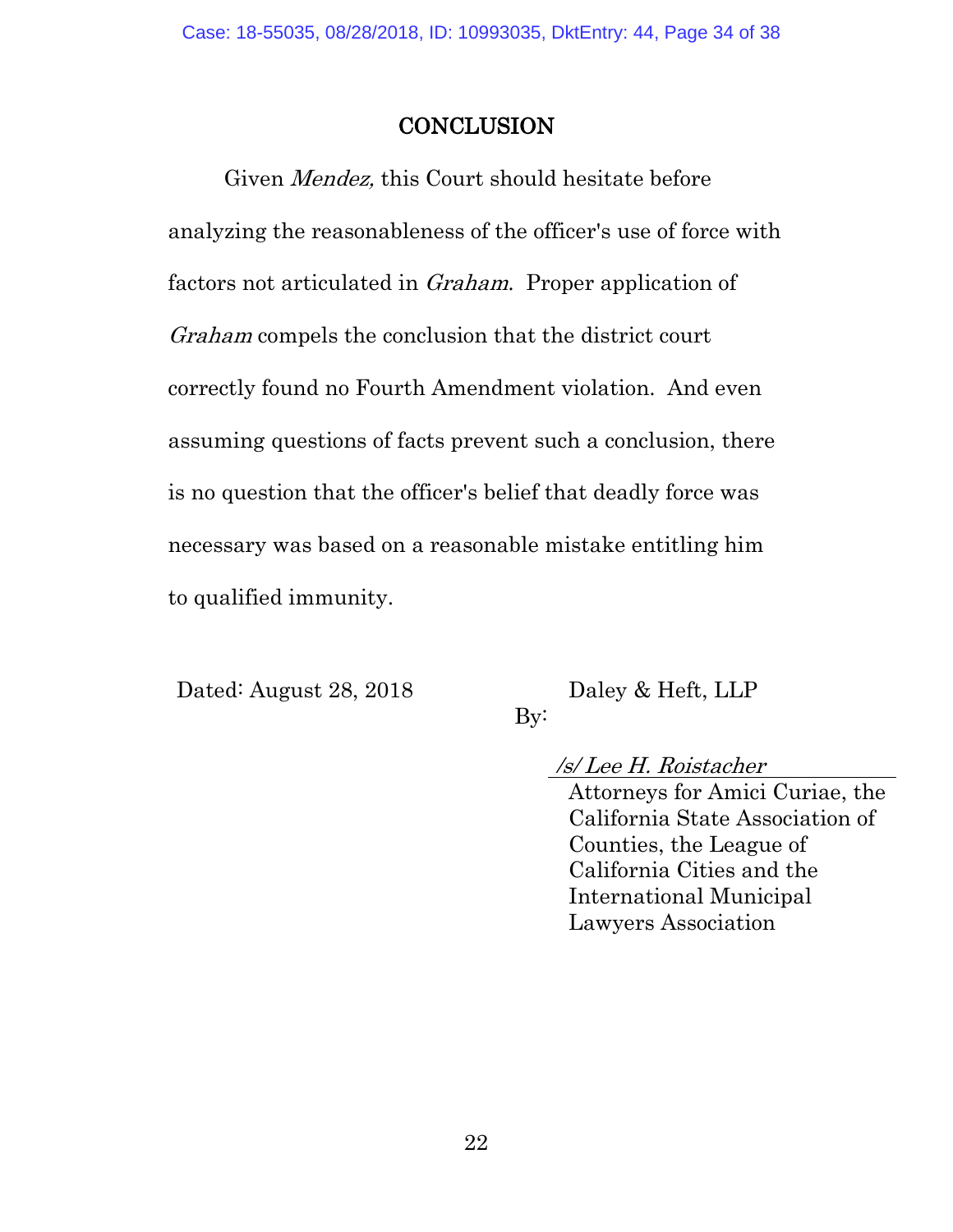# CERTIFICATE OF COMPLIANCE

Pursuant to Federal Rule of Appellate Procedure  $32(a)(7)(B)$  and Circuit Rule  $29-2(c)(2)$ , I certify that the Brief by Amici Curiae the California State Association Of Counties, the League of California Cities and the International Municipal Lawyers Association in Support of Appellees is proportionately spaced, has a typeface of 14 points or more and contains 3,550 words.

Dated: August 28, 2018 Daley & Heft, LLP

By:

/s/ Lee H. Roistacher

Attorneys for Amici Curiae, the California State Association of Counties, the League of California Cities and the International Municipal Lawyers Association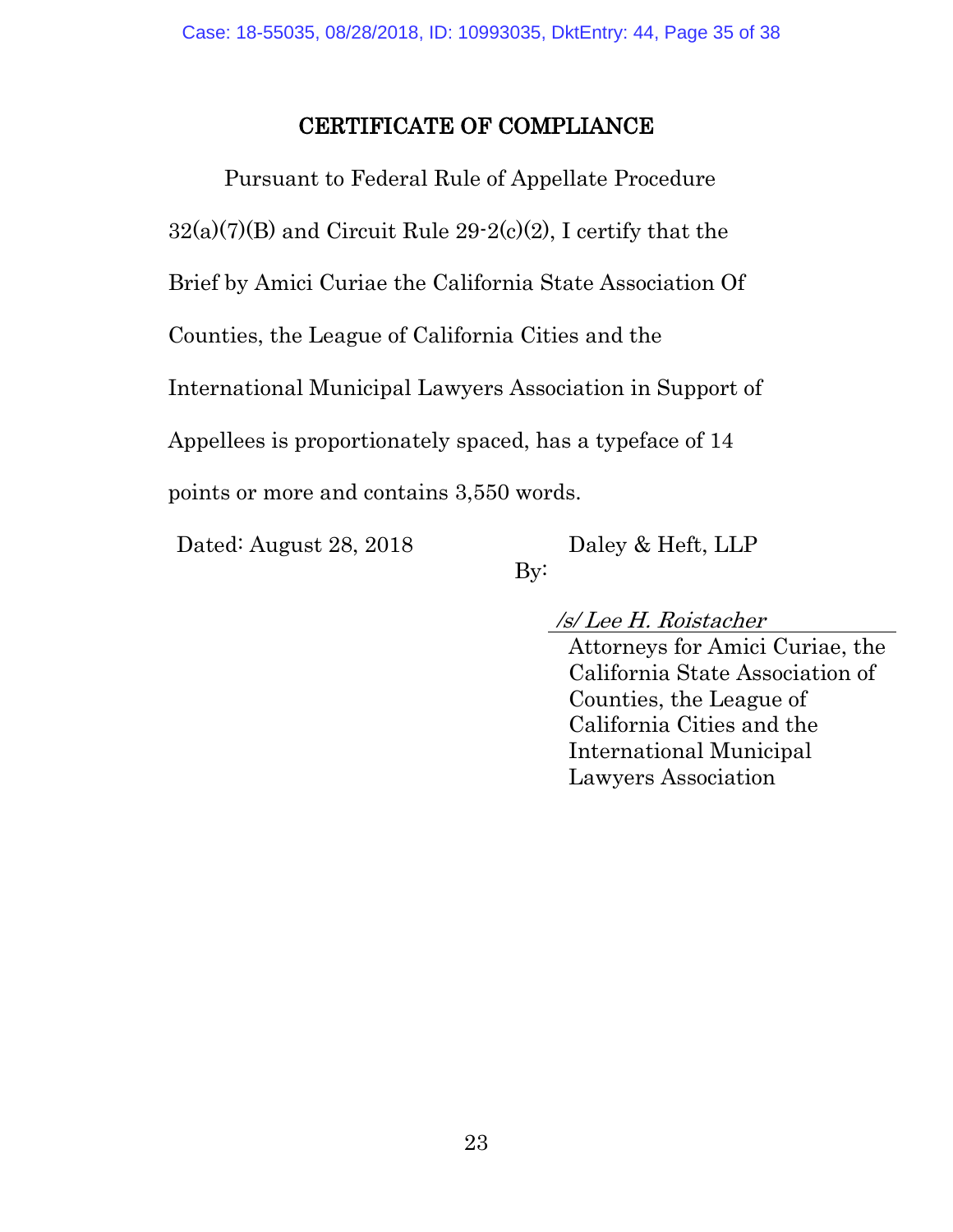# CERTIFICATE OF SERVICE

Re: S.R. Nehad, et al. v. Neal Browder, et al. United States District Court of Appeals for the Ninth Circuit No. 18-55035 USDC Case No. 15-cv-01386 WQH(NLS)

I hereby certify that I electronically filed the foregoing:

# BRIEF BY AMICI CURIAE THE CALIFORNIA STATE

# ASSOCIATION OF COUNTIES, THE LEAGUE OF

# CALIFORNIA CITIES AND THE INTERNATIONAL

# MUNICIPAL LAWYERS ASSOCIATION IN SUPPORT OF

# APPELLEES

with the Clerk of the Court for the United States Court of Appeals for the Ninth Circuit by using the CM/ECF system on August 28, 2018.

Participants in the case who are registered CM/ECF users will be served by the CM/ECF system: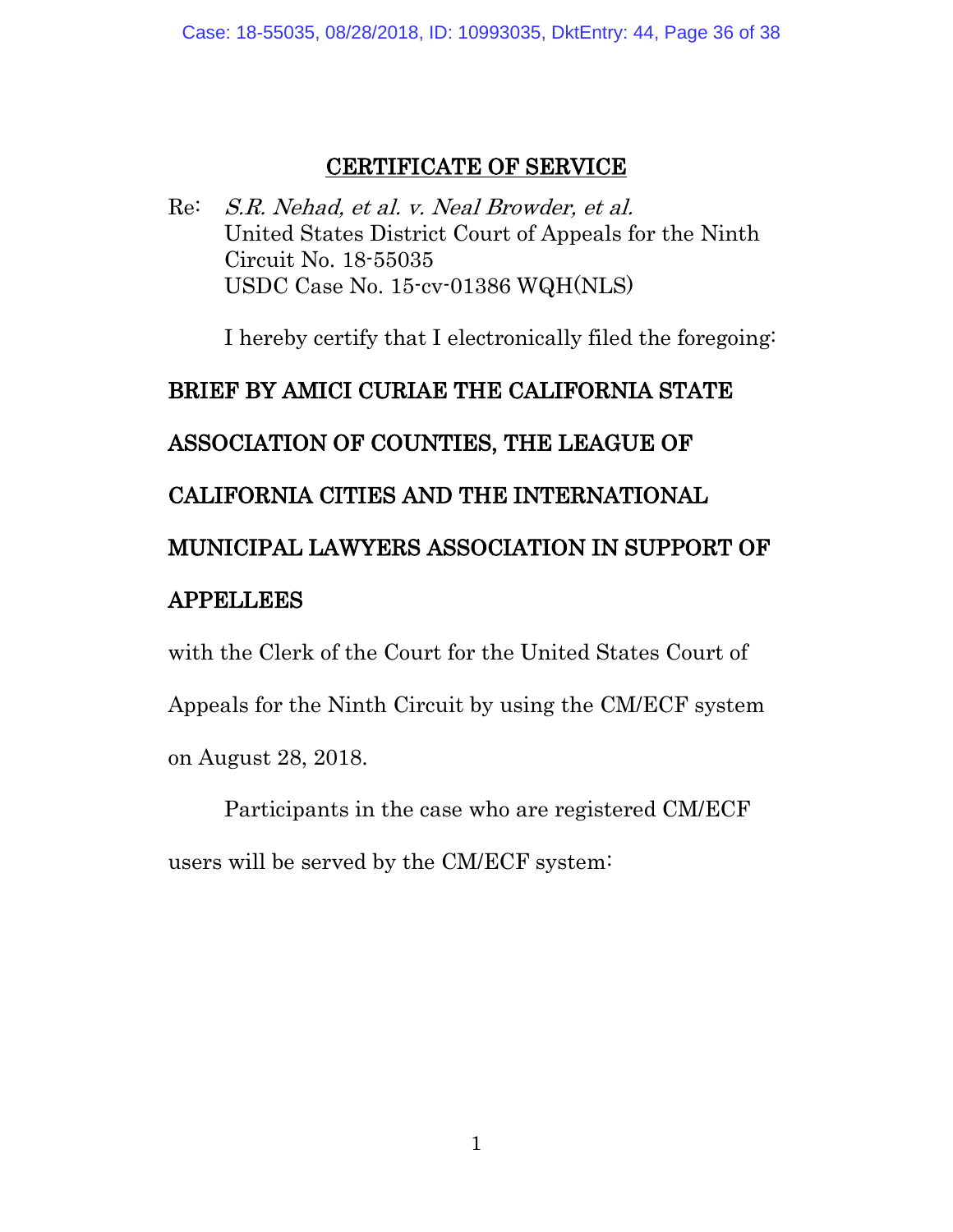Mara W. Elliott, City Attorney George F. Scahefer, Assistant City Attorney Kathy J. Steinman Deputy City Attorney Hannah Girer-Rosenkrantz Office of the City Attorney 1200 Third Avenue, Suite 1100 San Diego, California 92101 Telephone: (619) 533-5800 Facsimile: (619) 533-5856 Email: ksteinman@sandiego.gov grosenkrantz@sandiego.gov Attorney for Defendants and Appellees Neal Browder, City of San Diego and Shelley Zimmerman

Louis R. Miller Daniel S. Miller Mira Hashmall Sean G. McKissick Miller Barondess, LLP 1999 Avenue of the Stars Suite 1000 Los Angeles, CA 90067

Brian E. Watkins Brian E. Watkins & Associates 925 B Street, Suite 402 San Diego, CA 92101 Email: bwatkins@brianwatkinslaw.com Attorneys for Plaintiffs and Appellants S.R. Nehad, K.R. Nehad, and Estate of Fridoon Rawshan Nehad

Michael C. Parme Kevin M. Osterberg Haight Brown & Bonesteel LLP 3880 Lemon Street, Suite 410 Riverside, CA 92501 Email: mparme@hbblaw.com kosterberg@hbblaw.com

Attorneys for Appellees Neal N. Browder and the City of San Diego

Attorneys for Plaintiffs and Appellants S.R. Nehad, K.R. Nehad, and Estate of Fridoon Rawshan Nehad